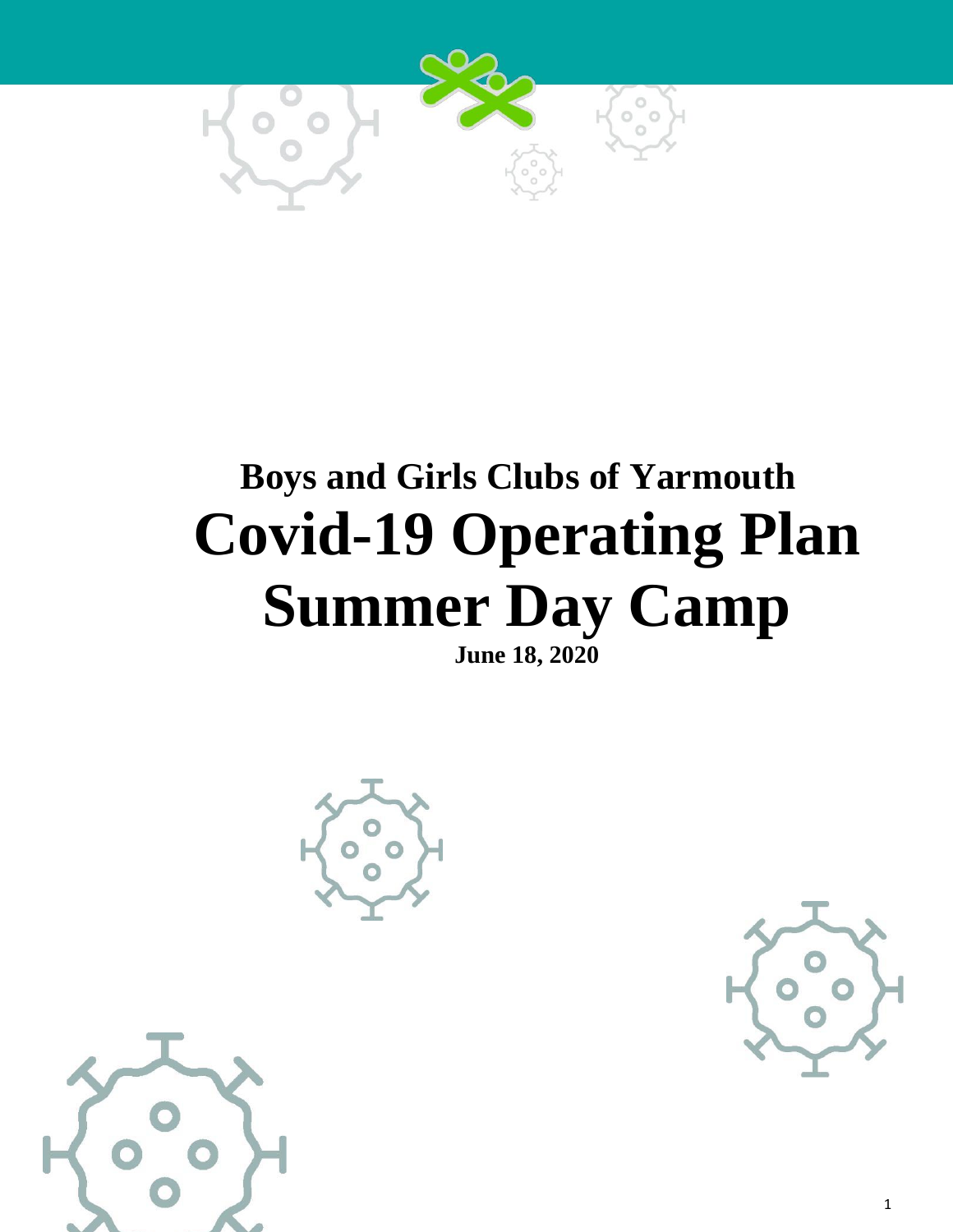## **Table of Contents**

| Section 1 | Introduction                                                                                                                                      | Page 3                                   |
|-----------|---------------------------------------------------------------------------------------------------------------------------------------------------|------------------------------------------|
| Section 2 | Preventing the Introduction of COVID-19 into BGCY sites<br>Screening and Health Monitoring                                                        | Page 4                                   |
| Section 3 | Compliance with Nova Scotia Public Health Measures                                                                                                | Page 6                                   |
| Section 4 | Interacting with Club members and families<br><b>Club Visitors</b>                                                                                | Page 8<br>Page 9                         |
| Section 5 | <b>Physical Distancing</b><br><b>Program Cohorts</b><br><b>Program Safety Measures</b>                                                            | Page 10<br>Page 10<br>Page 11            |
| Section 6 | <b>Cleaning and Disinfecting</b><br><b>BGCY</b> Equipment<br><b>Facilitating Personal Hygiene</b>                                                 | Page 12<br>Page 13<br>Page 13            |
| Section 7 | <b>Outbreak Management</b>                                                                                                                        | Page 15                                  |
| Section 8 | <b>BGCY Staff</b>                                                                                                                                 | Page 16                                  |
| Section 9 | Communication                                                                                                                                     | Page 19                                  |
| Appendix  | A - Daily Health Screening Questionnaire<br>$B -$ Cleaning schedules & logs<br>$C - Helpful$ websites<br>$D$ – Parent Waiver (signature required) | Page 20<br>Page 21<br>Page 23<br>Page 24 |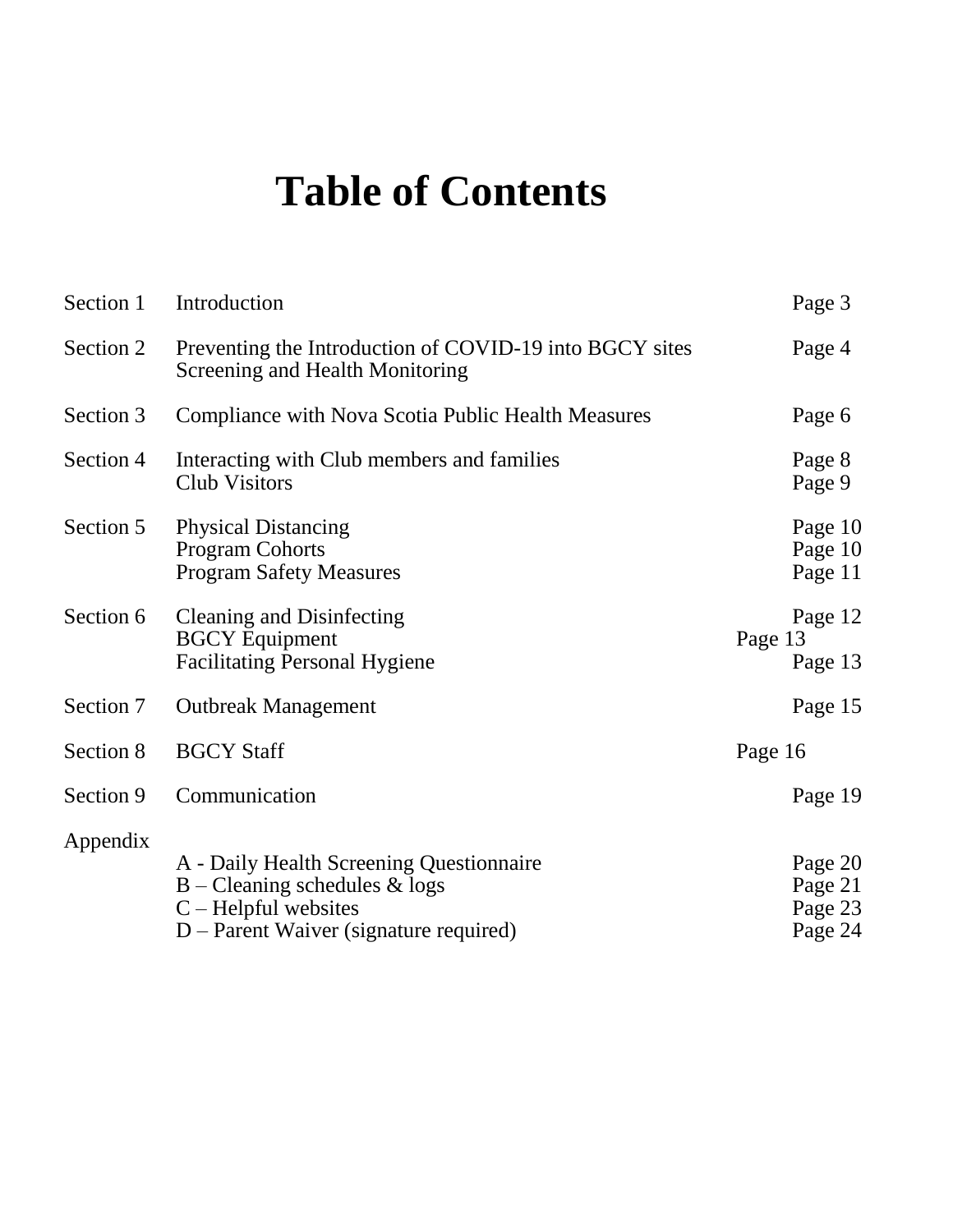### **Section 1 - Introduction**

As Boys and Girls Clubs re-opens its club sites during the Covid-19 pandemic, we aim to have policies and procedures in place to ensure the health and safety of children, families and staff and decrease risk of disease transmission. The BGCY Covid-19 operational plan is based on Nova Scotia public health documents including COVID-19 Guidance for Child Care Settings (June 2020), COVID-19 Return to Day Camp Guidelines (NS) and Nova Scotia Workplace COVID-19 Prevention Plan. As Public Health directives change over time, BGCY will update this working document in order to maintain constant compliance with current Nova Scotia Public Health Directives as issued by the Chief Medical Officer.

The goal of this document is to provide guidance on how to reduce the risk of transmission of the virus that causes COVID-19 in all BGCY club sites. The COVID-19 protocols in this document apply to all BGCY club sites, all program and administrative operations. It is expected that all parents, staff and visitors comply with the COVID-19 protocols in this document in order to help BGCY identify and manage risk and ensure our staff and users can comply with BGCY's COVID-19 prevention protocols.

To ensure awareness of and compliance with all of our new COVID-19 procedures, BGCY will make this information is readily available to our staff, families, members and visitors on our website [\(bgcyarmouth.ca\)](http://www.bgcgh.ca/), upon program registration and upon request, as well as post clear signage at all club sites.

BGCY will continue to revise this COVID 19 Operational Plan in accordance with any and all changes issued by the Province of Nova Scotia. BGCY will keep staff and families up to date on any changes in BGCY operations connected with COVID 19 prevention.

**Staff, families, volunteers, visitors and our members will be expected to comply with these procedures daily.**

**Non-compliance with BGCY's COVID-19 procedures may result in immediate removal from the club.**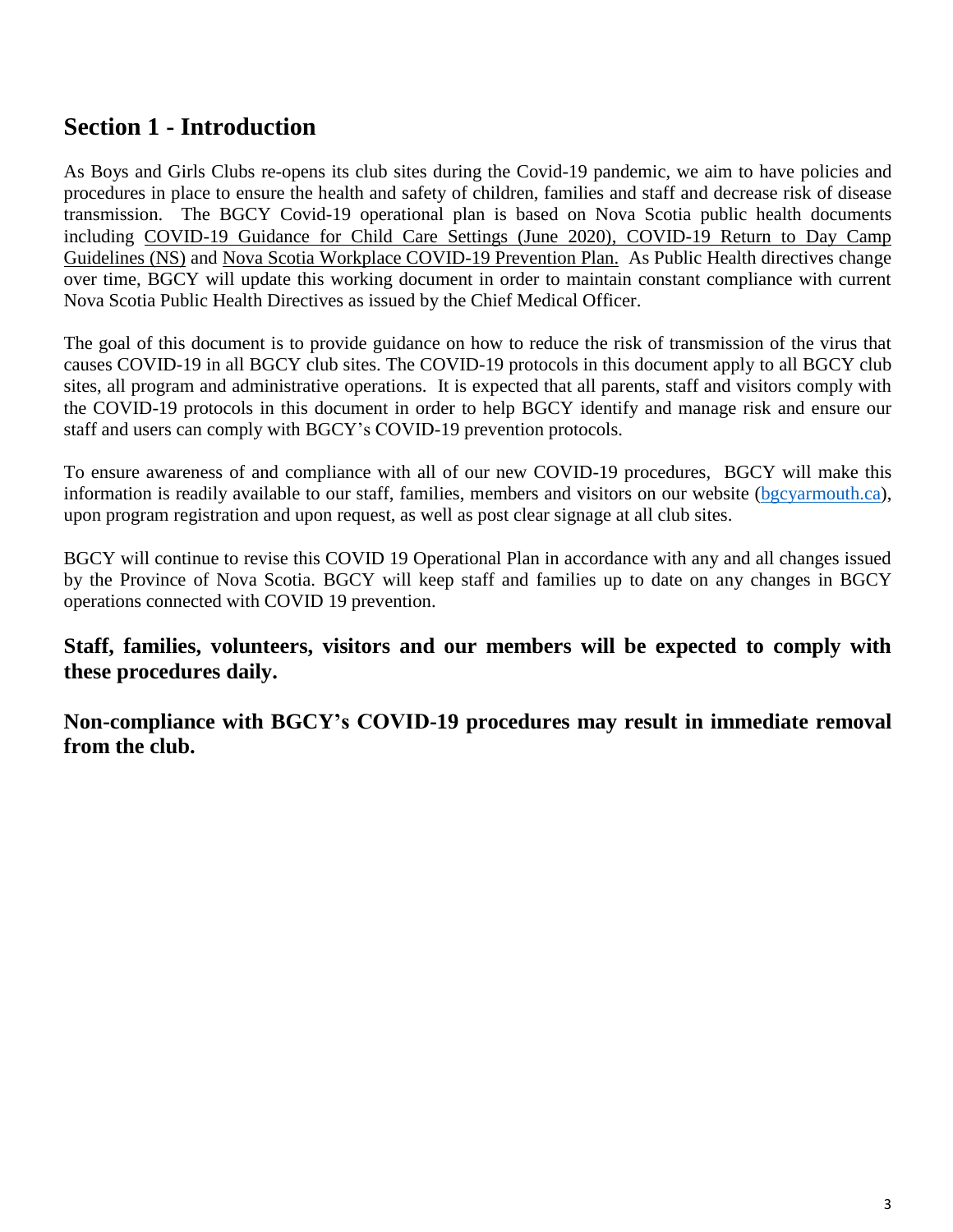### **Section 2 Preventing the Introduction of COVID-19 in BGCY club sites**

To prevent the introduction of COVID-19 into any of BGCY club sites, people experiencing any ONE of the symptoms listed below, including children, staff and visitors, **should not enter a BGCY club** and should selfisolate:

- **a) Anyone who is experiencing any one of symptoms suggestive of COVID-19<sup>1</sup> :**
- Fever (chills, sweats) over 38C
- Cough or worsening of a previous cough
- Sore throat
- Headache
- Shortness of breath
- Muscle aches
- Sneezing
- Nasal congestion or runny nose
- Hoarse voice
- Diarrhea
- Unusual fatigue
- Loss of sense of smell or taste
- Red, purple or blueish lesions on the feet, toes or fingers without a clear cause
- **b) Anyone who has travelled outside Nova Scotia in the previous 14 days,**
- **c) Anyone who is a close contact of a confirmed case of COVID-19,**
- **d) Anyone who is waiting for a COVID-19 test result**
- **e) Anyone who has been told by Public Health that they may have been exposed and need to selfisolate.**

**BGCY will be pre-screening ALL individuals prior to entry into a club site, including staff, children and visitors, using the health screening questionnaire<sup>2</sup> in Appendix A of this document.** 

### **Individuals with any ONE of the above symptoms will not be permitted entry to a BGCY club site that day and will be advised to contact 811 for further assessment.**

**BGCY strongly advises staff, visitors and parents/guardians of children to first pre-screen yourself and/or children at home, prior to coming to a BGCY club site. If you have any ONE of the above symptoms, please DO NOT come to a club site that day and follow up with 811 for further assessment.**  Parents and staff can also access the 811 assessment tool at [https://when-to-call-about](https://when-to-call-about-covid19.novascotia.ca/en)[covid19.novascotia.ca/en.](https://when-to-call-about-covid19.novascotia.ca/en)

Current information on the list of COVID 19 signs and symptoms will be provided to staff, families and posted at all club sites.

 $\overline{a}$ 

 $^{\text{\tiny{\textup{1}}}}$  Webpage: novascotia.ca/coronavirus/when-to-seek-help/#symptoms

<sup>&</sup>lt;sup>2</sup> COVID-19 Guidance for Child Care Settings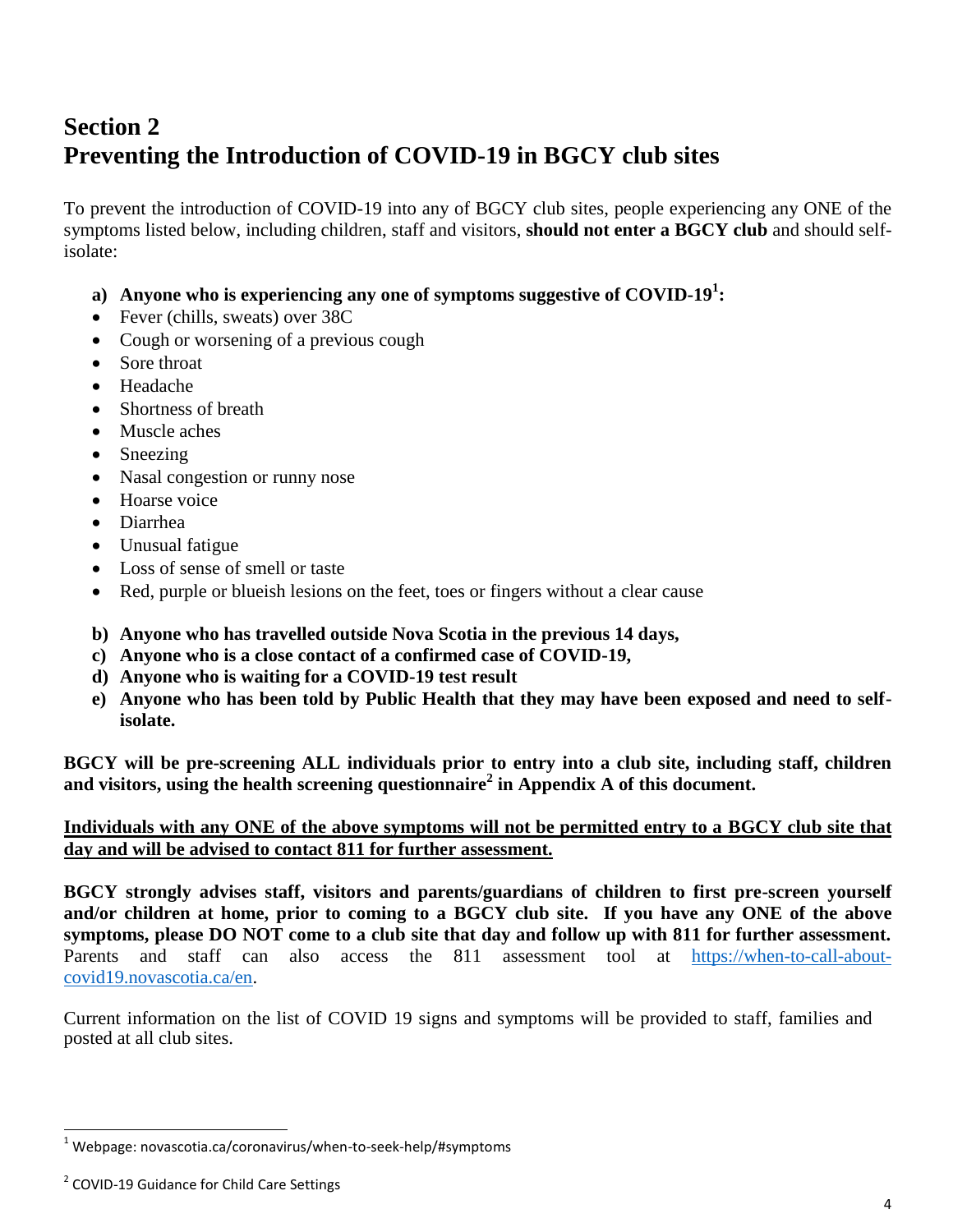#### **COVID-19 Screening**

BGCY will take every reasonable step to prevent persons who exhibit symptoms of COVID-19 or have been exposed to someone with COVID-19, from entering club sites. Therefore, BGCY will be requiring daily health screening measures for everyone who enters a BGCY club site, including, but not limited the screening strategies listed below:

#### **Screening Tools**

- Daily Health Screening Questionnaire (Appendix A)
- Daily temperature checks
- Health monitoring throughout the day
- Exclusion of staff, children, parents and visitors who indicate potential COVID 19 symptom(s)

#### **Staff, members, families and visitors who are feeling sick are requested to not enter a BGCY club site.**

### **Health Monitoring**

#### **Children**

Parents are encouraged to monitor the health of their children daily for COVID-19 symptoms prior to sending them to Boys and Girls Club sites. A health screening tool is in Appendix A. Upon arrival at a BGCY site, children will be screened using the screening tool in Appendix A as well as health monitoring of children being conducted by staff throughout the day. If a child displays illness while at the club, the parent/guardian will be required to pick up the child within one hour of notification by a club staff person.

#### **Staff**

All staff are to self-monitor daily for symptoms of COVID-19 at home, prior to reporting to work. If symptomatic and/or ill, staff are not to report to work that day and should contact 811 for assessment and follow up. Upon arrival to work, all BGCY staff will need to complete the screening questionnaire and not enter the club site responding YES to any of the questions. Staff who become ill while at work are to notify their supervisor immediately and leave the club for the rest of the day or until directed by public health.

#### **Visitors**

All club visitors must complete the BGCY health screening questionnaire (Appendix A), confirm they have no symptoms or exposure to COVID-19. Visitors with symptoms or exposure are not permitted to enter the BGCY club site. All visitors entering the club must register their visit with club management.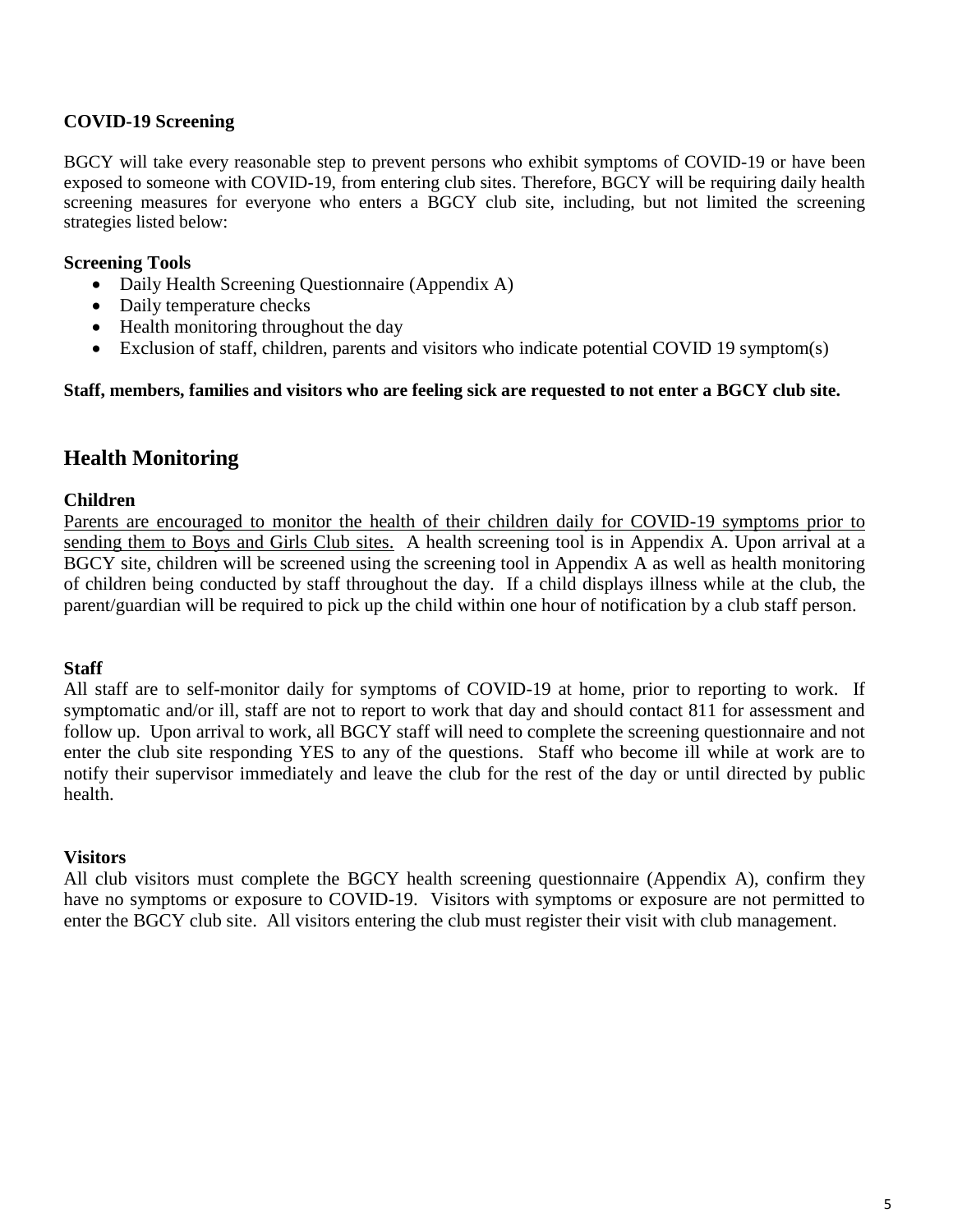### **Section 3 NS Public Health Measures to Prevent the Transmission of COVID-19<sup>3</sup>**

Although public health measures can significantly reduce the risk of COVID-19 entering and being transmitted in childcare settings, the risk is never zero.

The most effective measures to reduce the spread of COVID-19 include separating people by maintaining physical distance and the use of physical barriers. However, these measures are not always practical in childcare settings. Therefore, it is most effective to use a layered approach including multiple measures from the areas listed in this document. Below is a brief summary of the public health measures in place at all BGCY club sites:

#### **1. Small group gathering sizes "Program Cohorts":**

Originally limited to gatherings of five persons within the same household, this measure is gradually changing. Right now, families can join with one other 'bubble' and people can gather in groups of up to 10 persons, while still maintaining physical distancing.

At BGCY sites, groups of children are organized into "**Program Cohorts"** with a maximum of 10 people including 6-8 children and 2 Program Leaders. When feasible, child siblings will be in the same Program Cohort.

Children and staff in a Program Cohort are kept together throughout the day and must physical distance from other Program Cohorts in the club site.

### **2. Physical Distancing:**

Physical distancing of 2 meters or 6 feet between individuals helps reduce the spread of illness. However, it is not always practical in childcare settings. Where possible, maintain physical distancing:

- Between staff members in the workplace
- Between staff members and essential visitors
- Between program cohorts
- During pickup and drop-offs

### **Physical distancing between children and staff in the same program cohort is not required.**

When physical distancing is not feasible, face non-surgical mask should be worn by adults. Children are not required to wear face non-surgical mask

Signage and visual cues such as floor markings will be posted throughout the club to encourage physical distancing where required.

**3. Personal hygiene –** frequent hand washing, not touching one's face and good cough and sneeze etiquette (into elbow) are crucial to prevention of disease transmission.



 3 COVID-19 Guidance for Child Care Settings (June 2020)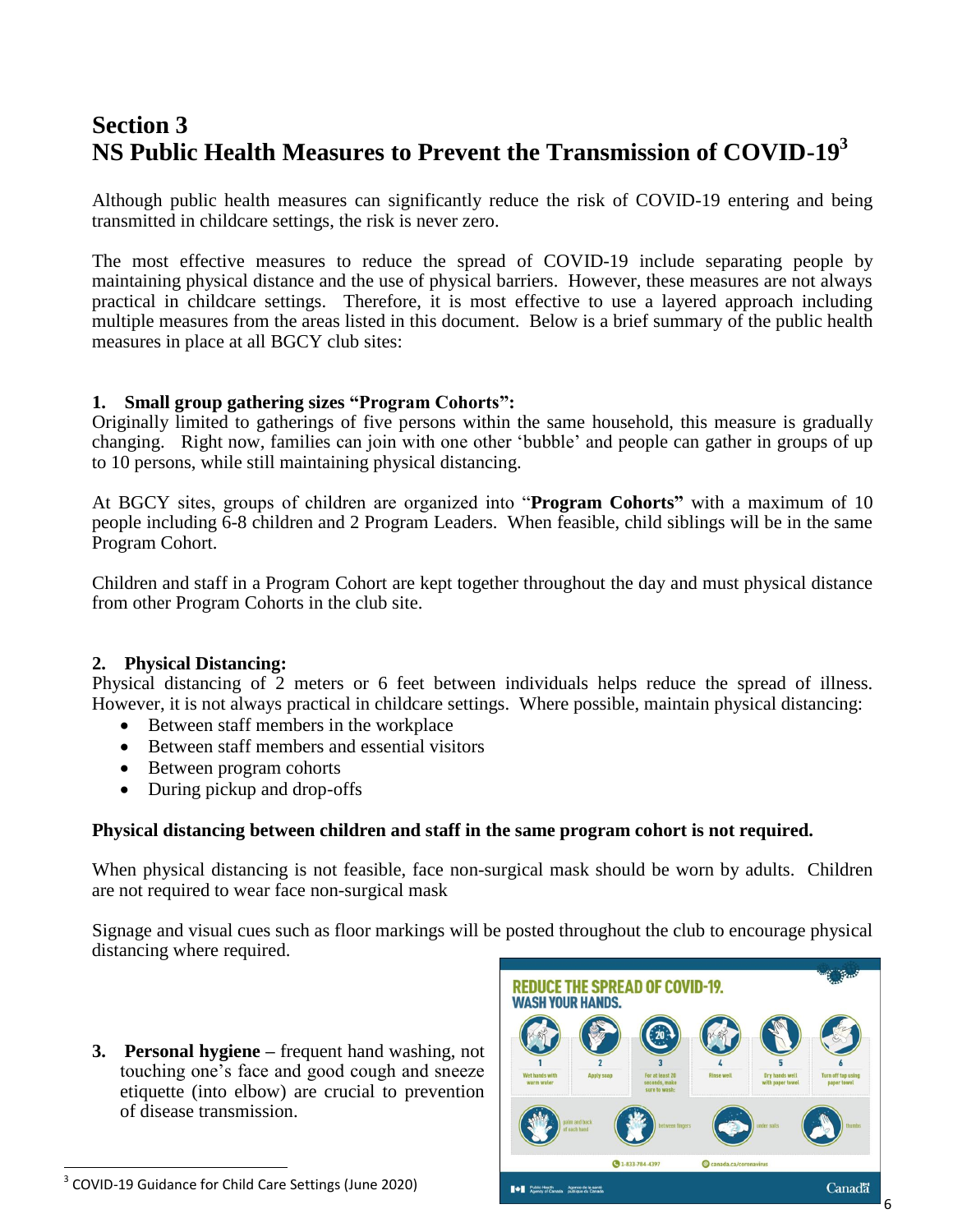All individuals entering a BGCY club site must sanitize hands prior to entry and/or wash their hands often with soap and water for at least 20 seconds.

### **4. Environmental Cleaning and Disinfecting**

Cleaning refers to the removal of dirt, grime and impurities with the use of soap and water. Cleaning does not kill germs but helps remove them from the surface. Disinfecting refers to using chemicals (bleach) to kill germs on surfaces.

BGCY has cleaning and disinfecting schedules (Appendix B) for all club sites and uses the process of initially cleaning surfaces with soap and water, followed by disinfecting.

### 5. **Outdoor Activities**

BGCY program design utilizes outdoor activities as much as possible. However, program design does not include usage of prohibited areas, such as playgrounds or other facilities and buildings where physical distancing is not possible. Green spaces, fields and trails will be utilized whenever possible.

To encourage compliance with public health measures, signage will be posted in main entries of the all Club locations, as well as any common areas of the Club where people tend to gather.

Signage will also be posted on Club entrances to instruct everyone about screening requirements, practices before entering.



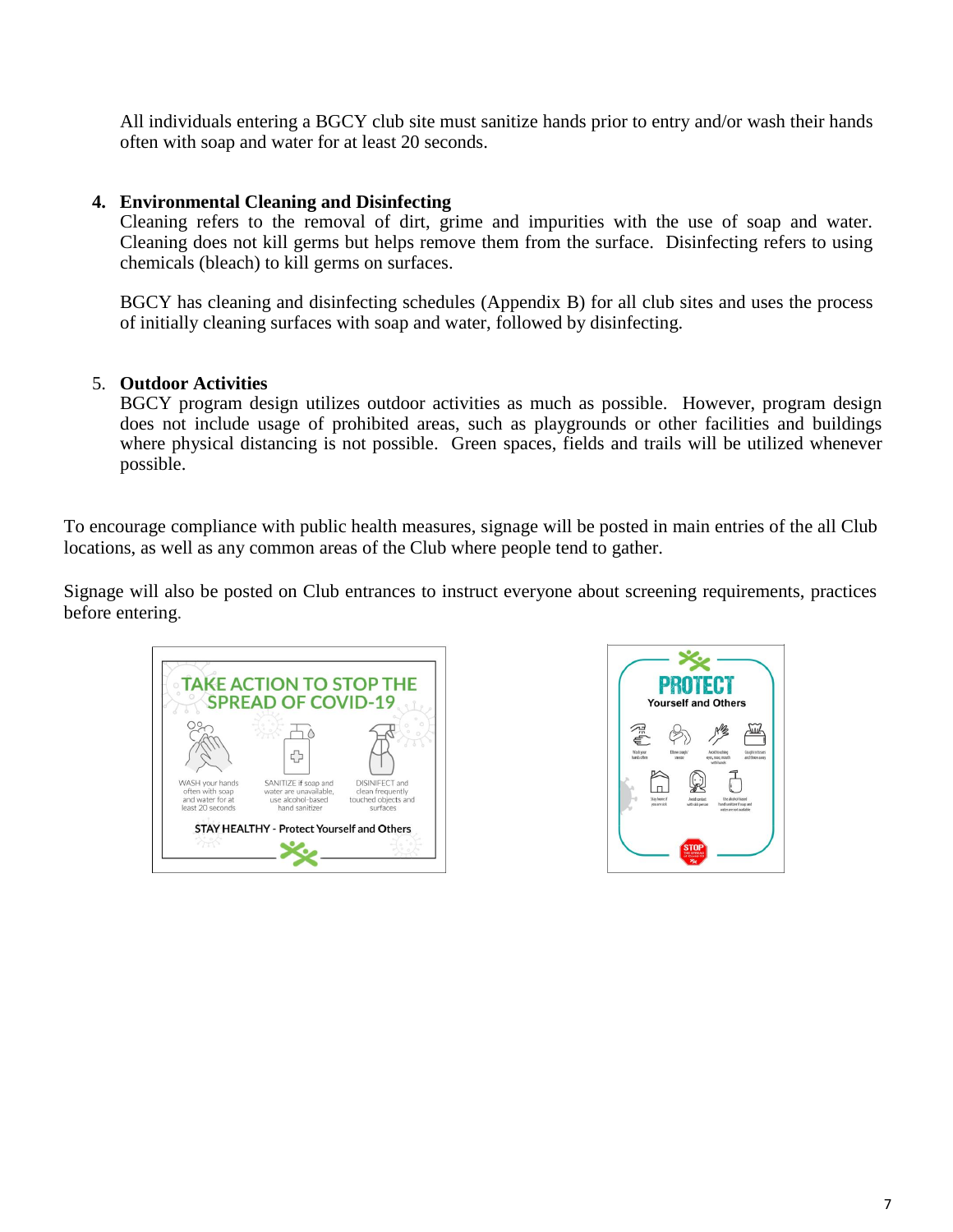### **Section 4 Interacting with Club members, families and other required visitors.**

### **Contactless Drop-off, pick up and Club Entry:**

### **Prior to entering our Club, all children or essential visitors will be actively pre-screened.**

- 1. Parents/guardians **will not be permitted to drop off or pick up children inside** a BGCY club site this procedure will be done outside the main entrance. BGCY staff will administer the sign in/out sheets to record attendance of each child.
- 2. Parents/guardians must practice social distancing measures when lining up outside for drop offs and pickups. If it becomes too much we will then have to set scheduled pick up and drop off times for each individual family.
- **3.** A BGCY staff person wearing a face mask will greet families dropping off children and all visitors in the club parking area. The BGCY staff person will speak with each parent/guardian while maintaining physical distance and will administer a mandatory **health screening questionnaire** (Appendix A) for each child/youth participant entering the club. Parents/guardians may wait in their car or stand in a line up in the designated area while maintaining physical distancing. A temperature check to screen for fever will also be administered by a BGCY staff person for children and visitors prior to entering the club. Health Screening questionnaires do not require a parent/guardian signature in order to prevent sharing of pens. BGCY staff will sign off on all completed health screening questionnaires. **A daily Health Screening Questionnaire is mandatory for entry into the club.**
- 4. Parents/guardians dropping off children/youth at the designated outdoor spot at each club location are not required to complete screening if they are not entering the facility beyond the screening intake point.
- 5. All screening results for children/youth and visitors will be kept on file for future reference and potential contact tracing purposes.
- 6. Upon completion of pre-screening procedures, children and visitors may be permitted to enter the club site.
- 7. When entering a club site, all individuals, including children, will be required to use hand sanitizer available at the front door of all club sites prior to entering the club. Parents/guardians and required visitors will also be required to wear a face mask and maintain physical distancing while inside the club.
- **8.** The health status of every child/youth will be monitored throughout the day**. If a child displays symptoms of illness during the day, they will immediately be comfortably isolated, and parents will be required to pick up the child within one hour of being notified by club staff.**
- 9. Parents/guardians who wish to speak to a club staff member is asked to do so via phone, email, text, Zoom or by appointment. Club contact information will be provided to all parents/guardians.
- 10. All required visitors, contractors entering the club sites must also be pre-screened, use hand sanitizer upon entry, maintain physical distancing and sign the daily club log, for potential contact tracing purposes.

**Upon arrival at the club, any child, parent/guardian or visitor with a potential indicator of COVID 19 will not be permitted to enter the club that day and asked to follow up with 811 for further directions.**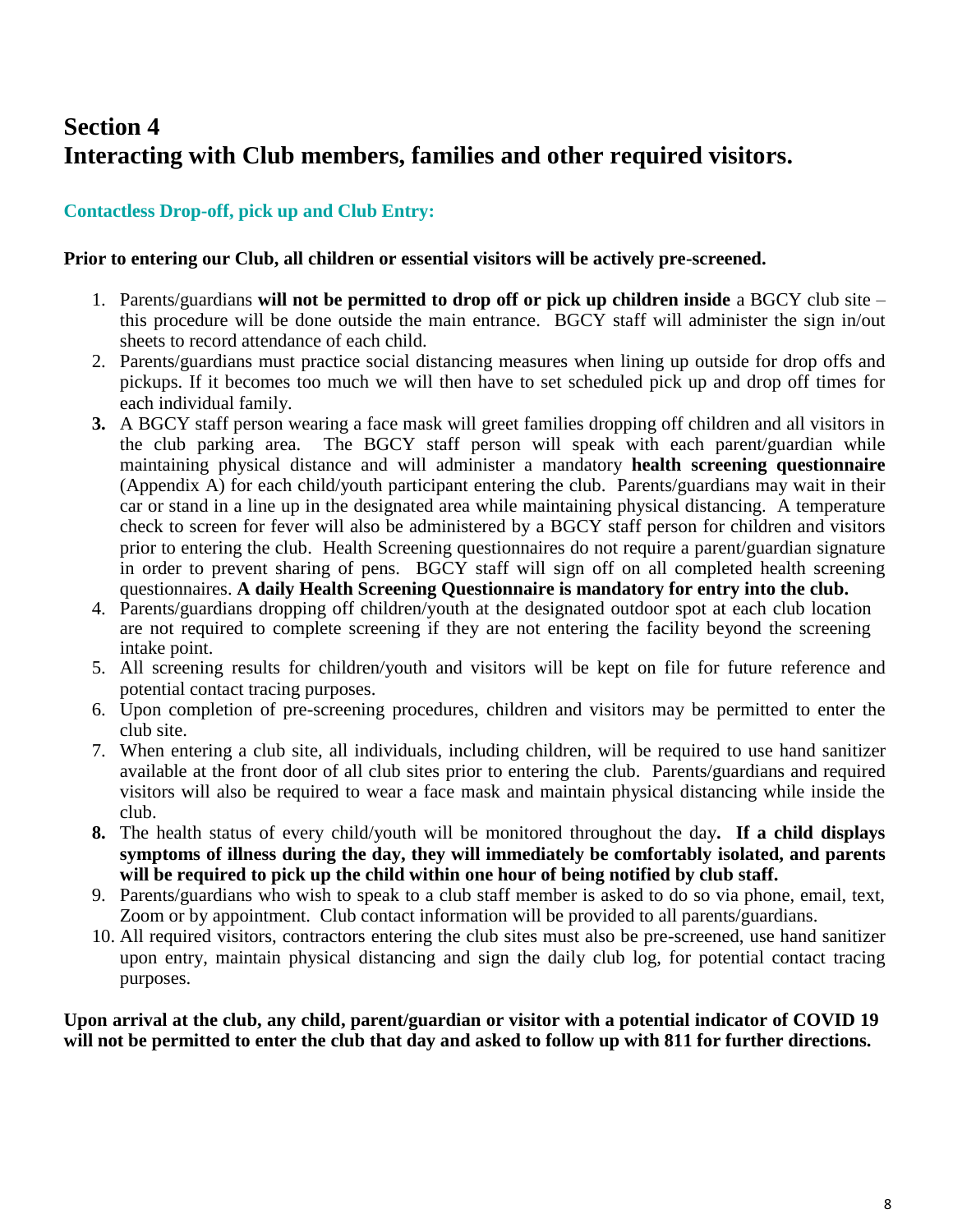### **Parent/guardian pick up of children/youth**

- 1. Parents/guardians **will not be permitted to pick up children inside** a BGCY club site this procedure will be done outside the main entrance. BGCY staff will administer the sign in/out sheets to record attendance of each child.
- 2. A BGCY staff person wearing a face mask will greet families picking up children in the club parking area. The BGCY staff person will take each child/ren to the waiting parent/guardian for sign-out and provide daily review of the child's experience at the club.

### **Deliveries, sub-contractors, and other required visitors:**

Visitors, contractors and delivery personnel are NOT PERMITTED into any BGCY club site without prearranged appointments. BGCY sites are not open to any unexpected visitors. Signage at all BGCY club site entrances will inform VISITORS not to enter without a prior appointment. Visitor signage with a club phone number will be posted on club doors to help visitors make proper arrangements to connect with club staff. Wherever possible, deliveries will be left outside at the front door of club sites by the 3rd party delivery contact. Delivery staff and contractors must call the phone number posted on the club door to notify us of their arrival.

Sub-contractors that need to enter the building (pest control monitoring, repair persons, etc.) must make a prior appointment and will have to meet the screening requirements:

- 1. Complete screening health questionnaire
- 2. Possible temperature check
- 3. Use hand sanitizer provided at club entrance
- 4. Sign club log to document entry into the club (for contact tracing purposes)
- 5. Wear a face mask during visit

Other individuals that need to access the administration office, or parents required to enter offices, etc. will have to meet the same requirements.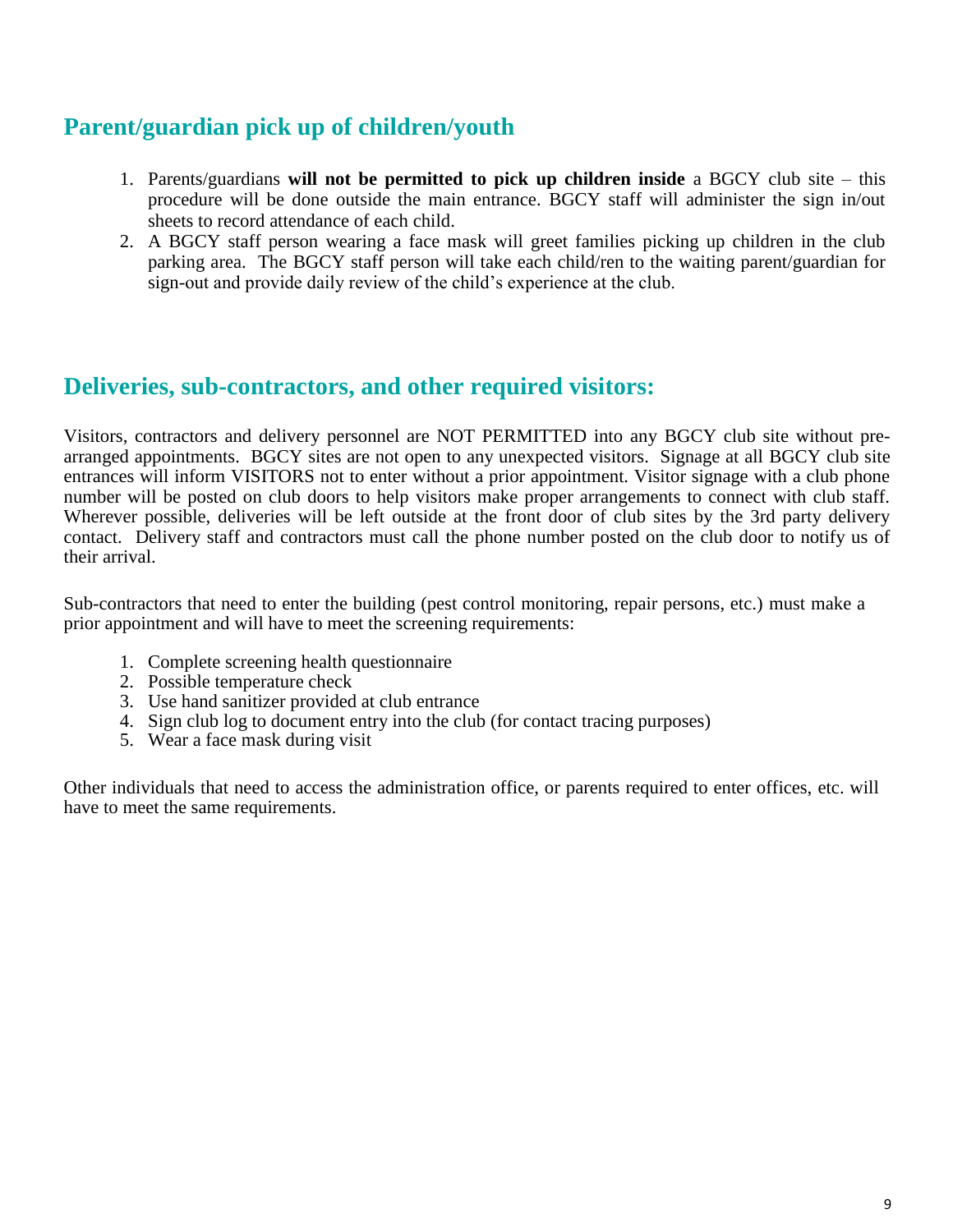### **Section 5 Physical Distancing, Program Cohorts and Program Safety Measures**

As a general rule**, all individuals must observe physical distancing requirements of at least 2 meters (6 feet).** Staff and children assigned to the same program cohort are NOT required to physical distance from each other, but are required to physical distance from other program cohorts.

When parents, staff and visitors to the Club are waiting to gain entry, 2 metre waiting spots will be marked so that individuals understand where to wait.

The same system will be used for children and staff in any common areas inside of the club, such as washrooms and kitchen areas where people may be required to wait in line.

Entry into common areas of the club, such as washrooms will be limited at any one time to ensure physical distancing can be respected.

Signs will be laminated and placed on the floor, hung on the wall/other barrier or tape/chalk lines may be used in their place.

Staff and/or visitors who are not able to maintain physical distancing protocol will need to wear a face mask.



Staff working within their program cohort group ARE NOT expected to maintain physical distancing from each other or from children, but must respect physical distancing from other program cohorts and staff working elsewhere in the club. When unable to maintain physical distancing from other groups or staff members, staff must wear a face mask.

### **Program Cohorts**



In organizing all activities at BGCY club sites, the child/youth participants will be organized into **PROGRAM COHORTS, consisting of a maximum of 8 children and 2 staff** in each program cohort. When feasible, siblings will be in the same program cohort, unless the age range is too great.

Upon arrival at the club, each child will be pre-screened, then received by a BGCY staff person and escorted to their assigned Program

Cohort, in a designated program room/area.

Every program room in the club will have a Room Capacity poster to ensure room capacity is adhered to, in accordance with current public health directives on program cohort maximum sizes.

**While at the club, children and program leaders will stay in their assigned Program Cohorts for all activities including lunch and washroom breaks. They will play, eat and travel together throughout the day.** 

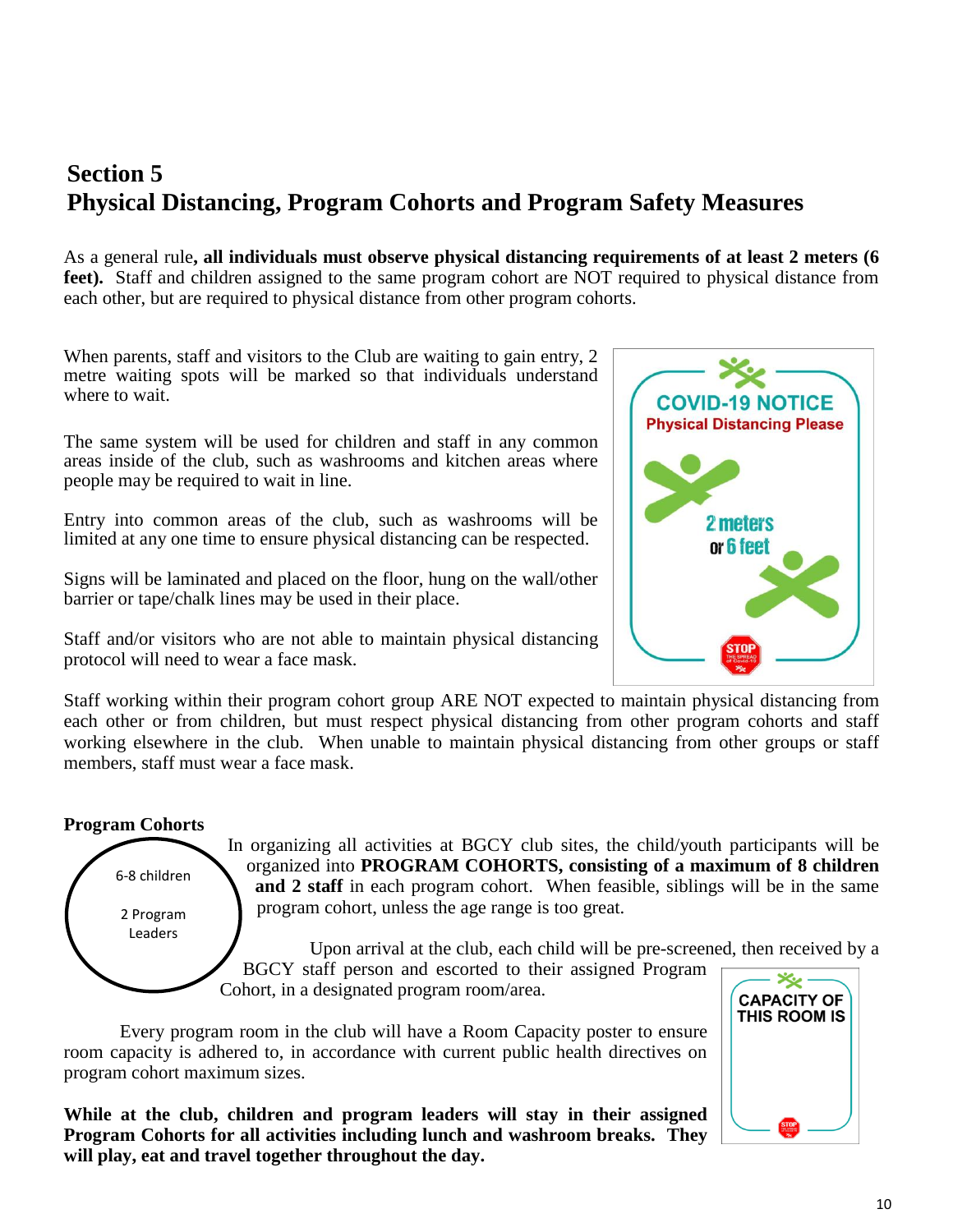While physical distancing is not required for individuals within a Program Cohort, **Program Cohorts WILL NOT mix with other Program Cohorts,** unless physical distancing between the cohorts' groups can be implemented. To encourage good hygiene practices, rogram rooms are set up to encourage physical distancing whenever possible between children and staff.

Physical distancing is still required between staff who do not work in the same program cohort. If staff are unable to physical distance from other staff, they will wear face non-surgical mask. Children are not required to wear face non-surgical mask.

### **Program Safety Measures to prevent the transmission of disease**

**Daily education, regular communication and clear signage** on prevention measures such as hand washing and cough etiquette and physical distancing. At the beginning of each day during Circle Time, children will be educated on physical distancing measures, handwashing, how to cover their coughs and sneezes properly, and the importance of not touching their face or touching others. Games and small rewards will help to reinforce good personal hygiene practices for the children.

**Program Cohorts** with a max of 6-8 children and 2 Program Leaders, with no interaction between program Cohorts. Program Cohorts must always maintain 2 meters physical distancing from other program Cohorts.

**No sharing of program supplies.** Individual storage containers in program rooms will be provided for each child, labelled with child's name and separated by 2 metres between storage containers. These individual storage units will contain materials such as crayons, paper, etc., to ensure no sharing of common materials. Children can also safely store backpacks, lunch and snack materials in their personal storage container. Storage containers will be cleaned and disinfected daily.

**No sharing of food.** Children must bring food for snacks and lunch daily. Children will keep their food in their individual storage containers and NO SHARING of food will be permitted. BGCY will provide limited individualized snacks for children, as required.

**No toys from home.** Children will not be allowed to bring toys from home to the club.

**Cooking activities will be limited.** Cooking that requires the shared use of the club kitchen will not be permitted. Simple food preparation activities may be done in program rooms using individualized food portions provided to each child.

**Outdoor programming**. Playing outside encourages physical distancing and generally lessens the transmission of any germs or viruses. BGCY will require every program cohort to play outside daily, rain or shine. Parents must ensure children have sun protection such as sunscreen, hats and long-sleeved shirts and/or rain gear for inclement weather. Outdoor program materials, such as balls, will be cleaned and disinfected between usages by staff. Even outdoors, program Cohorts must maintain physical distancing from other program Cohorts.

Good ventilation has been identified as a positive measure to prevent transmission of disease. All club sites and program rooms will ensure all available windows and doors remain open (weather permitting), to maximize ventilation capacity in each club site.

**While playgrounds are now open to public, Program Cohorts cannot be in large public gatherings unless physical distancing can be maintained from members of the public.** Programs will rely on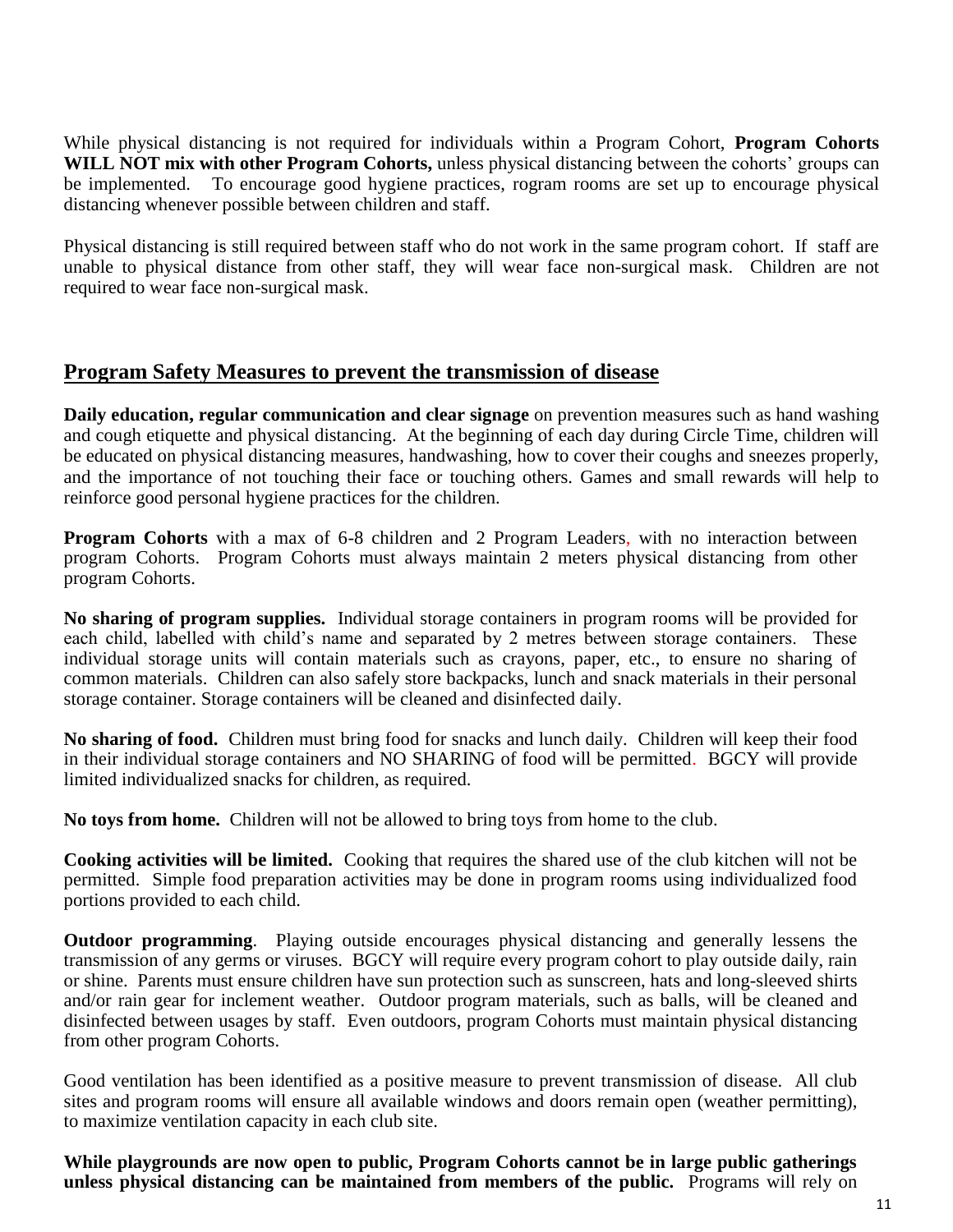green spaces, field and nearby trails. Water sports and activities will be kept local to the club sites. Trips to beaches will take place only if public health measures can be adhered to.

#### **Program schedules will include frequent handwashing and washroom breaks between program activities and when returning to the club sites from playing outside.**

**First Aid administration** - in the event of a child injury while at the club that requires first aid, a qualified staff will administer First Aid, while wearing a face mask and disposable gloves; PPE equipment provided by BGCY to all staff at all sites.

**Label Child possessions** – All items brought to the club by children must be labelled with their name, such as water bottles, lunch containers, backpacks, hats, etc… This will prevent unnecessary sharing of items between children.

### **Section 6 - Cleaning and Disinfecting & Facilitating Personal Hygiene**

Increasing the frequency of cleaning and disinfecting high-touch surfaces is significant in controlling the spread of viruses, and other microorganisms. Cleaning refers to the removal of dirt, grime and impurities with the use of soap and water. Cleaning does not kill germs but helps remove them from the surface. Disinfecting refers to using chemicals (bleach) to kill germs on surfaces.

BGCY has cleaning and disinfecting schedules (Appendix B)

For disinfecting, BGCY will use Health Canada recommended disinfectants and/or 1000 ppm sodium hypochlorite/water solution (Bleach).

### **Instructions for mixing Disinfecting Spray**

| If using household bleach, the following is recommended     |                                                                                                                                                                              |  |  |  |  |  |  |
|-------------------------------------------------------------|------------------------------------------------------------------------------------------------------------------------------------------------------------------------------|--|--|--|--|--|--|
| <b>Disinfectant</b>                                         | Concentration and Instructions                                                                                                                                               |  |  |  |  |  |  |
| Chlorine: household bleach - sodium<br>hypochlorite (5.25%) | $1000$ ppm<br>• 1 teaspoon (5 ml) bleach to 1 cup (250 ml)<br>water or<br>• 4 teaspoons (20 ml) bleach to 1 litre (1000<br>ml) water<br>• Allow surface to air dry naturally |  |  |  |  |  |  |

All surfaces, especially those general surfaces that are frequently touched, such as doorknobs, handrails, washrooms, toys, etc., will be cleaned at least twice daily and as needed.

A cleaning and disinfection schedule will be in place in all program rooms and monitored by club management.<sup>4</sup>

A log sheet for each program room, washrooms and administrative offices will clearly identify items to be cleaned and disinfected, by who, time and frequency.

 4 Cleaning and Disinfecting Schedules are in Appendix B of this document.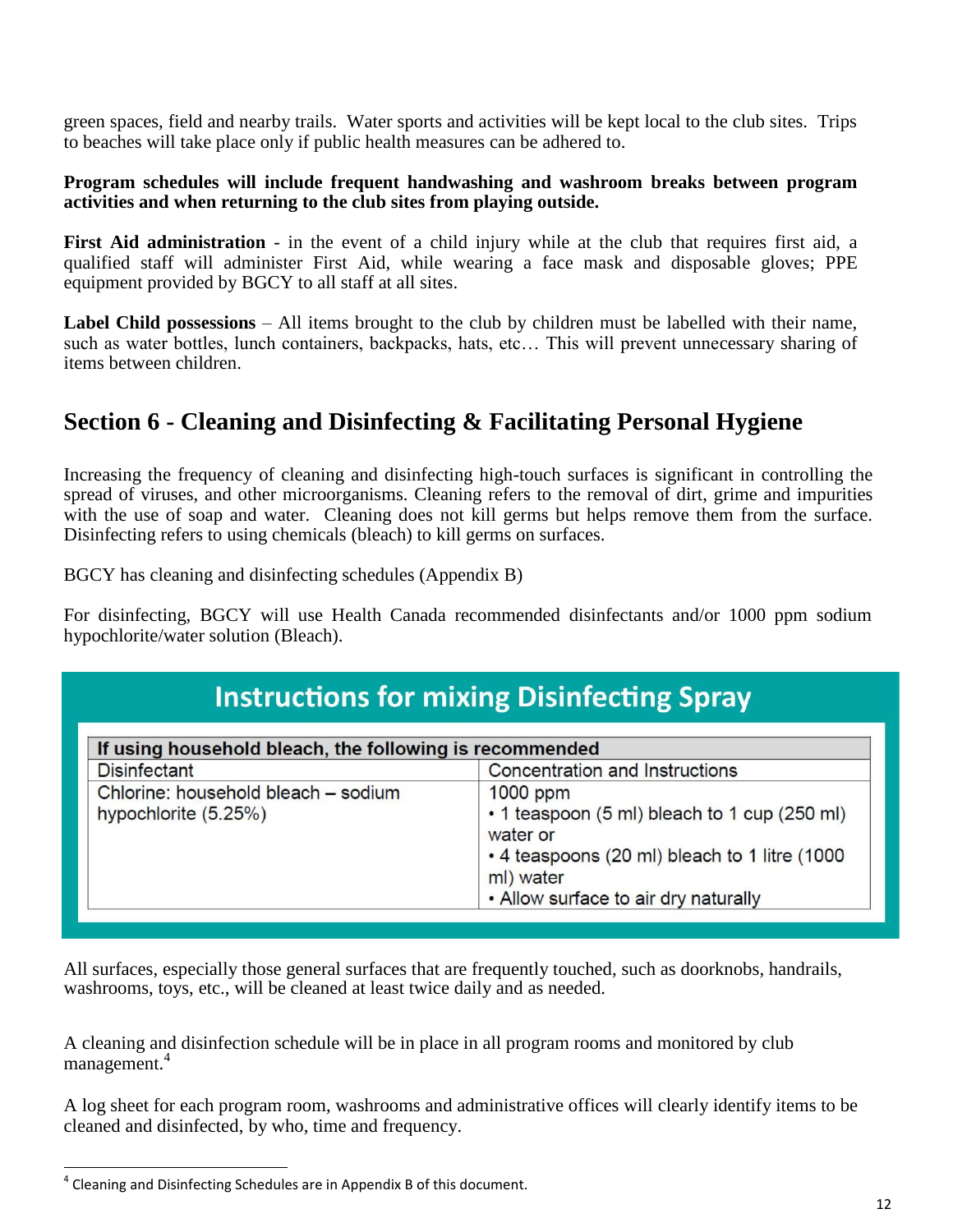Trash will be removed from rooms at the end of each day and/or as necessary, by designated cleaning staff.

### **BGCY Equipment**

- Program equipment such as balls, games and other shared materials must be cleaned and disinfected immediately after every use by a designated staff person prior to its next use.
- Program toys such as plastic dishes, etc., will be cleaned and disinfected after group use prior to reusing.
- Program materials such as desks, chairs will be labelled for individual use to cut down on sharing, and cleaned and disinfected twice daily, or as needed.
- Electronics that are shared between children, such as tablets, will be cleaned and disinfected with alcohol wipes after every usage.
- Office equipment such as computers, laptops, phones will be labelled for individual users and not shared unless necessary.
- Staff lockers staff will be provided with individual lockers to store personal possessions, food, phones and other items and are requested to lock personal possessions to ensure non-usage by others.
- Program Binders and pens will be provided to individual staff. Staff are required to label their work materials and ensure they are kept clean, stored and not shared with others.
- PPE, such as face non-surgical mask and gloves are NOT to be shared between staff members. BGCY will provide staff with non-surgical mask and gloves at club sites.

### **Facilitating Personal Hygiene**

Personal hygiene, such as frequent handwashing and not touching one's face have proven to be the most effective measures to prevent the transmission of disease. Personal hygiene will be reinforced with children and staff daily. This will include regular, proper handwashing (20 seconds), and hand sanitizer to be used only when soap and water are not available, and practice of good respiratory etiquette such as covering the mount and nose with a disposable tissue or the crease of the elbow when coughing or sneezing.

Hand sanitizer (alcohol based) will be available in all program rooms, offices and front entrances to the club sites. Hand sanitizer does not replace regular hand washing, but provides extra protection, when required.

All individuals who enter the club must wash and/or sanitize hands each time they enter. Groups playing outside will enter the club and immediately wash hands before going to program areas.

Handwashing will be scheduled for each group between every program transition, such as leaving the gym and returning to another program area, or after each activity, such as after craft time.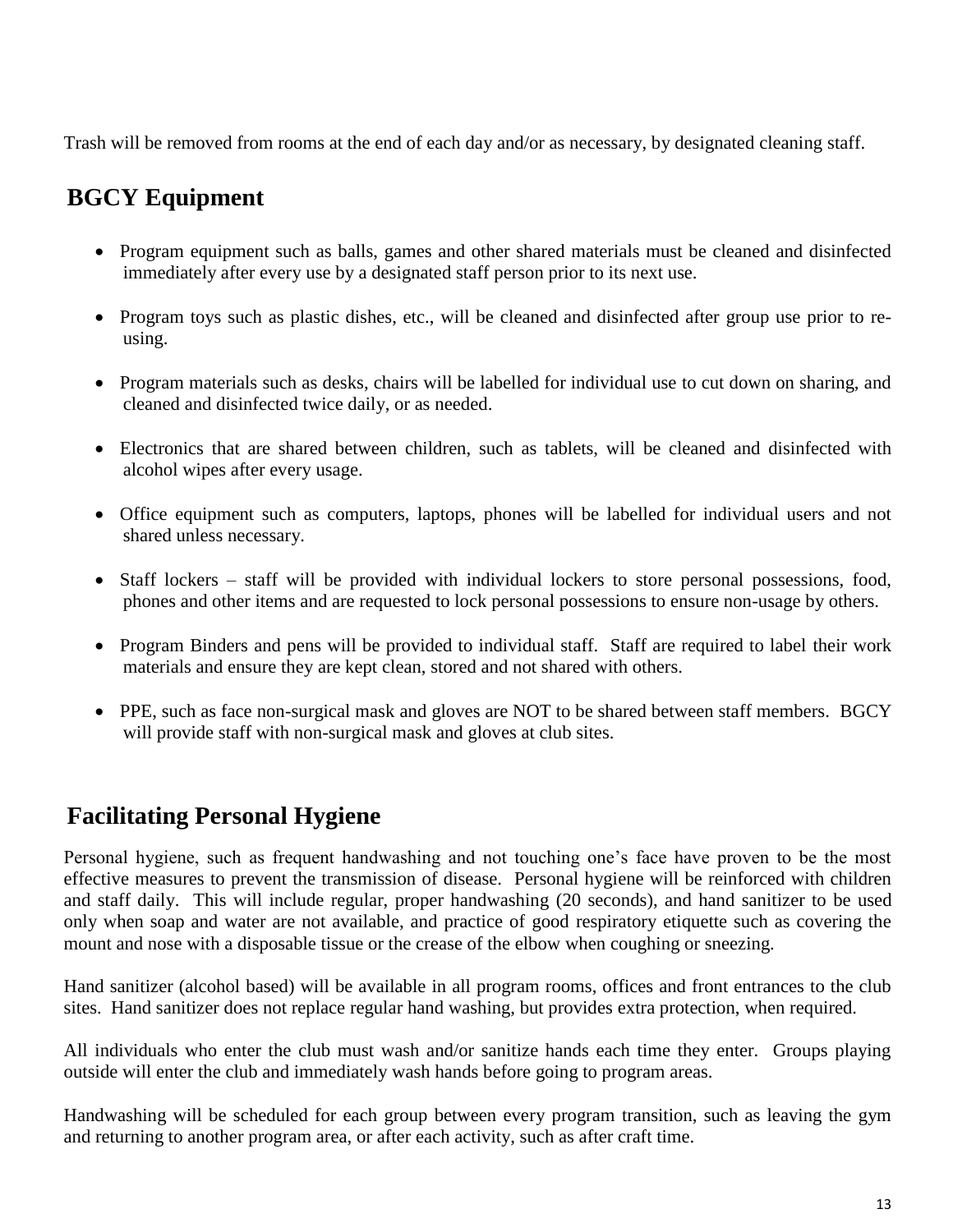Proper handwashing and personal hygiene signs from Health Canada will be posted in all club rooms and at all handwashing stations to help ensure everyone washes their hands properly.

All persons must wash their hands well and frequently, including in the following scenarios:

on arrival; before and after meals; **REDUCE THE SPREAD OF COVID-19.** after using the toilet; **WASH YOUR HANDS** after blowing nose, coughing or sneezing; after playing with shared toys; when taking medications; and after playing outside. In addition, staff are required to wash their hands: before and after handling food;

after breaks;

before and after giving medications

**3**1-833-784-439 O. Agence de la santé<br>
Agency of Canada publique du Canada **Canadä** 

Signage on personal hygiene etiquette such as handwashing; and sneezing and coughing etiquette is posted throughout the facility.





**Personal Protective Equipment (PPE)** for staff and visitors will be available, when required, including face non-surgical mask and gloves. PPE may be required when physical distancing is not possible.

### **Section 7 – Outbreak Management**

BGCY's Outbreak Management plan is to follow the directives of NS Public Health, including the following actions:

Daily attendance records and health screening results are kept for all staff and children, as well as a registry of visitors in order to facilitate accurate contact tracing, if necessary.

Any child or staff person who feels ill and/or displays symptoms of COVID-19 while at a club site will IMMEDIATELY wash their hands, wear a face mask, and isolate from all others at the club in the designated self-isolation area. For staff - report feeling ill to a supervisor, go home and complete the 811 online assessment and follow any further directives for assessment prior to returning to work. A child feeling ill will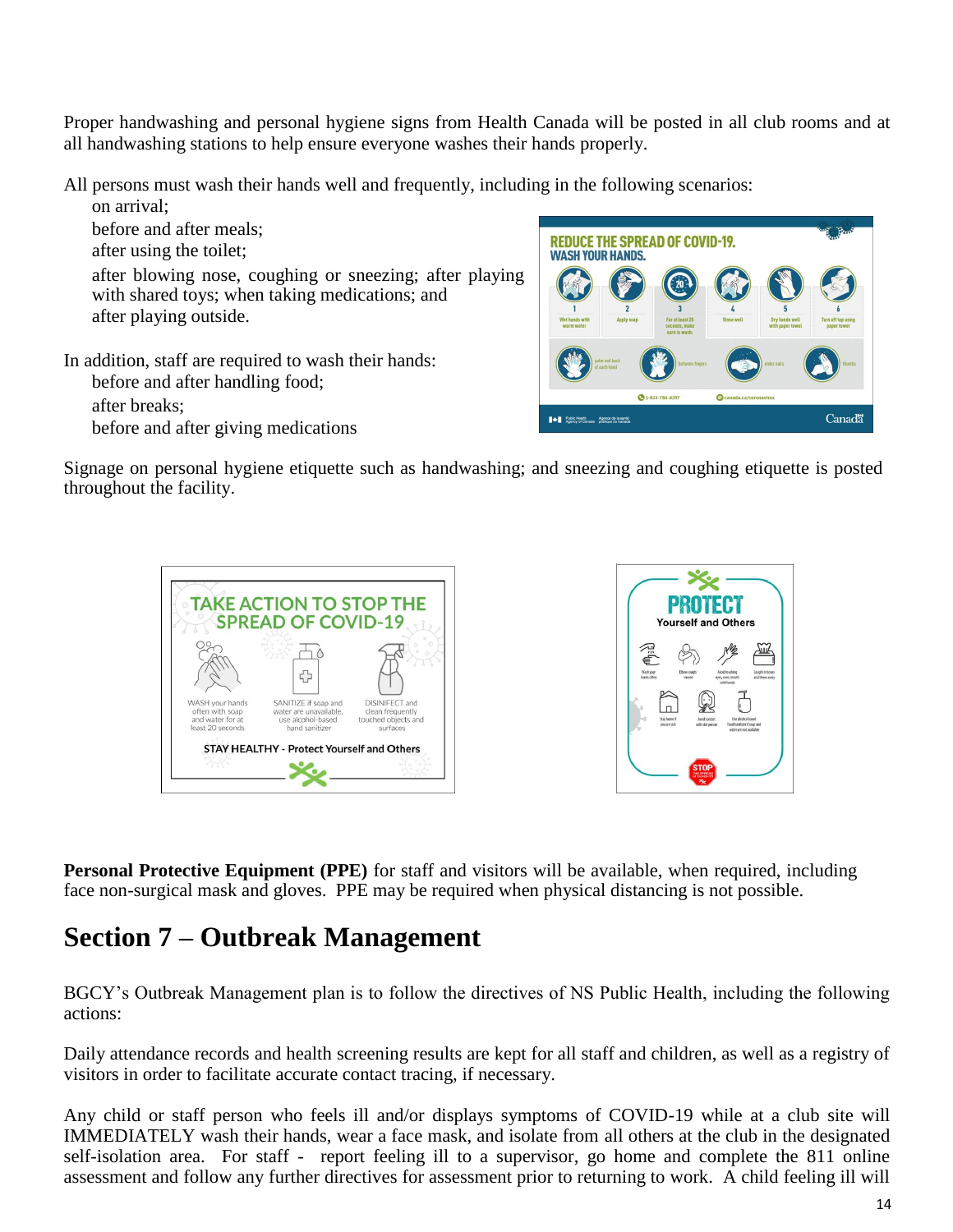be isolated from others, with staff supervision, until a parent arrives to take the child home (within one hour of being called by staff). Parents must ensure the child is assessed by the 811 online assessment tool, follow all directives if further assessment is required, prior to returning to the BGCY club site.

Staff supervising an ill child will be required to wear a face mask while with the child until the parent arrives for pick-up.

If a child becomes ill at the club, it is important that, in addition to supervised isolation until pick-up, the 'program bubble' that included the ill child NOT mix with the rest of the club population until the club can verify the child has been assessed by 811 and cleared of any potential COVID-19.

**For children who are ill, parents will be required to pick up the child/ren within one hour of being contacted by a BGCY staff person.** The child will be allowed to return to the club upon being able to clear the health screening processes described earlier in this document. Staff who are feeling ill at work should immediately advise a supervisor and leave the club. Again, staff will be allowed to return to the club upon being able to clear the health screening processes described in this document.

If a staff person or child is instructed by 811 to have a COVID 19 test, the staff and/or child cannot return to the club until testing confirms no COVID 19.

If a case of COVID-19 is confirmed to be connected to any BGCY site, NS Public Health will take immediate responsibility for all contact tracing procedures and will provide BGCY management with guidance and direction including ensuring that appropriate supports are in place to coordinate the response.

### **ONE confirmed case of COVID-19, whether child or staff, would be considered an outbreak.**

Public Health directives may include, but not limited to:

- Public Health contact tracing, which involves identifying contacts of a positive COVID-19 case and contacting all necessary individuals who may be exposed. Public Health will direct individuals regarding self-isolation requirements.
- Requesting records from BGCY that identify cohorts/groups of staff and children in the club setting, for a specified time frame.
- Testing of staff and children that may have been exposed to a positive case.
- Enhancing environmental cleaning.
- Assessing the needs for BGCY club site closure

BGCY will always work with Public Health to ensure a prompt response to cases of COVID-19 that may have been exposed in or may have attended a BGCY club site.

**Any staff person or parent/guardian of a child who personally, or if their child feels ill, symptomatic of COVID-19 or possibly exposed to a case of COVID-19 is expected to contact 811 IMMEDIATELY for assessment and follow up, and NOT COME TO THE CLUB until cleared or directed by health officials at 811.**

**The health screening questionnaire in Appendix A of this document should be used by staff and parents for self-screening daily prior to coming to a BGCY club site.**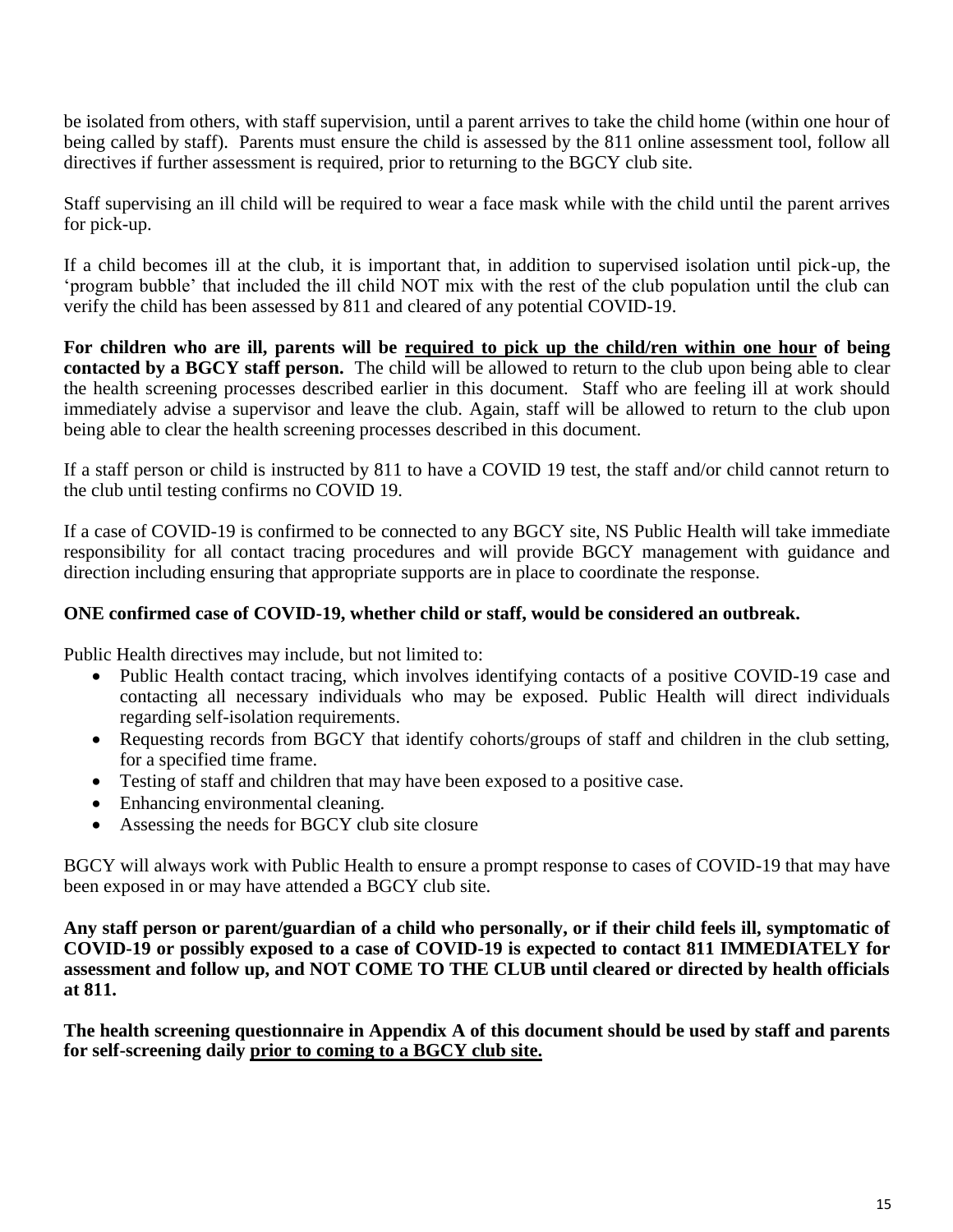### **Section 8 - BGCY Staff**

#### **Before to coming to work:**

During the COVID-19 pandemic, all BGCY staff persons will be required to self-monitor their health daily prior to reporting to work, using 811 Assessment Tools and/or Health Screening Questionnaire provided in Appendix A this manual.

Staff who are feeling ill, are NOT to report to work but contact the club management to report absent for that day.

#### **Before entering a work site:**

- Receive and accept a BGCY job description describing their roles and responsibilities.
- Complete all BGCY provided staff training modules, including new training on COVID-19 symptomology, public health measures and all sections of BGCY's COVID-19 Operational Plan
- Complete the required pre-screened daily, as described in this document. The first staff person reporting to the club must self-monitor their health and self-take their temperature prior to entering the club site. Subsequent staff reporting to work will be screened by a designated staff person prior to entry to the club site.

#### **While at work:**

- 1. Complete attendance records daily staff sign-in sheet. Recording your attendance DAILY is required for the purpose of contact tracing,
- 2. Respect and maintain physical distancing between staff members. This includes in common areas such as kitchen and washrooms. Wear face non-surgical mask when physical distancing between staff is not possible.
- 3. Stay with your Program Bubble throughout the day. BGCY staff are not permitted to gather together during lunch or staff breaks.
- 4. Store personal possessions such as food, phones, in your staff locker. Do not share personal possessions with other staff or with children.
- 5. Staff communication with parents and other staff is to be maintained daily. With parents, staff are expected to utilize phone text or email communication or utilize ZOOM when required to meet with parents.
- 6. Shopping for program supplies is to be limited to once a week and ordering online whenever possible.
- 7. BGCY will provide staff with some PPE, such as a reusable face mask per staff person, disposable face non surgical mask, if required and gloves, as required.
- 8. **If feeling ill while at work,** staff are expected to immediately wash your hands, wear a face mask, self-isolate from others at the club, report feeling ill to a supervisor and leave the club as soon as possible. All staff feeling ill are expected to complete the 811 health assessment online and follow directions if further assessment is required prior to returning to work.

#### **Monitoring Methods**

- 1. Daily check-ins with supervisors at beginning and end of shifts
- 2. Weekly check-ins at online staff meetings
- 3. Regular staff evaluations

### **Staff Illness:**

The risk level of introduction and transmission of COVID-19 within a childcare setting is impacted by the transmission of the virus in the community, and at the present time, it is relatively low. However, BGCY musts be diligent in the prevention of introduction and/or transmission of COVID-19 within our organization. All staff are expected to self-monitor their health daily, **before coming to work**, against the COVID-19 health screening questionnaire available at 811 or at the end of this document. A staff person who has any indication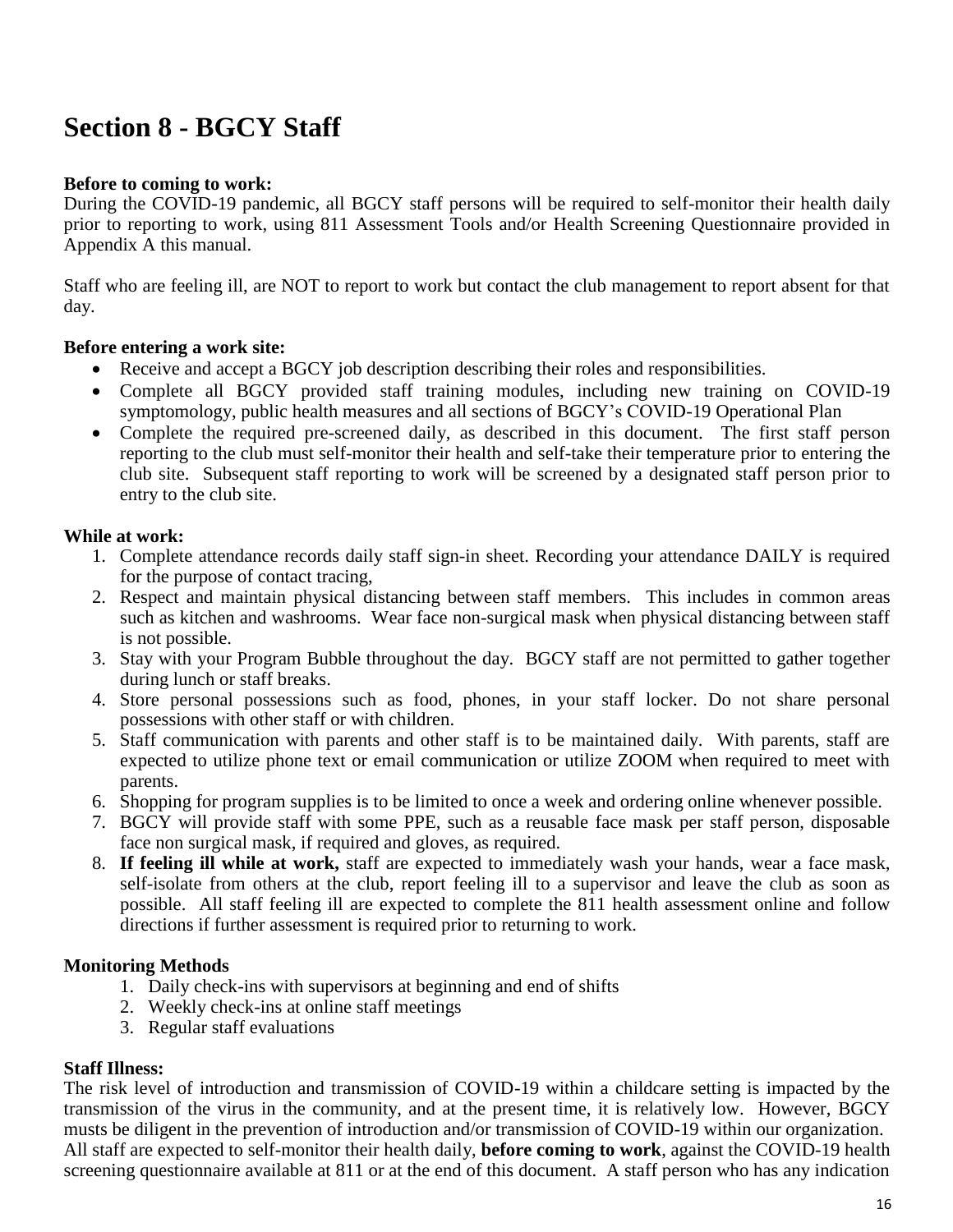of illness or exposure of COVID-19 is required inform their supervisor and to not report for work at the club that day.

#### **Staff Injury at work:**

In the event of a staff injury while at work, a qualified staff person will administer First Aid, while first donning a face mask and disposable gloves. An incident report will be filled out by all staff involved in the incident and reviewed and filed with Club Management

*Please note, that while strictly enforcing staff health is essential, this could potentially result in child spaces being temporarily closed if adequate numbers of staff cannot be maintained. Child-to-staff ratios must always be maintained to ensure child and staff safety.*

#### **Designated Club Health Monitor:**

To support COVID-19 protocol compliance, each Club Site will have a **designated staff Health Monitor.**  The designated Health Monitor at each club site will responsible for pre-screening of children and staff at the beginning of each day, assist with and ensure compliance of the extra cleaning measures during the day and help all program Cohorts within the club monitor child health, including the responsibility to initiate child or staff isolation procedures, as required.

#### **Staff Communication**

All staff communication must respect physical distancing protocols. Maintaining a 2- meter (6 foot) distance while in conversation is expected at all times.

When possible, staff are expected to communicate via phone, text or email to each other and provide daily check-ins with supervisors.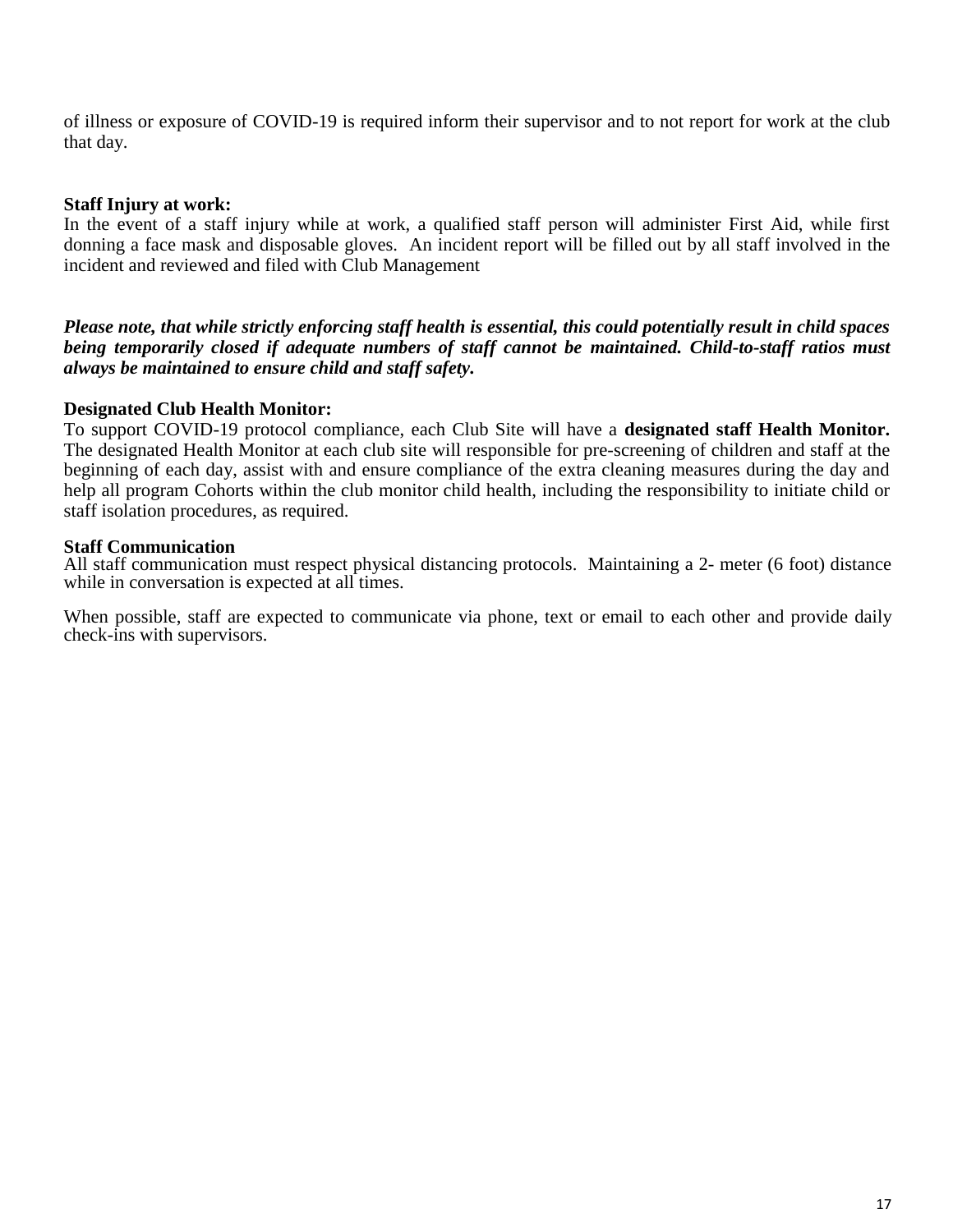### **Section 9 Communication**

Nova Scotia Public Health measures regarding COVID-19 will continue to evolve and change over time. BGCY senior staff are responsible for the continuous monitoring of federal and provincial COVID-19 updates and for subsequent BGCY policy changes and updates, as directed by public health. BGCY senior staff will be responsible for communicating new information and protocols regarding COVID-19 to the entire staff team in a timely basis and for monitoring compliance of COVID-19 protocols.

BGCY will ensure all parents/guardians, staff and visitors to the club will receive the new COVID-19 Operational Plan prior to starting work, registering a child for programs, or visiting the club site.

BGCY will also post its COVID-19 Operational Plan on its organizational website for easy access by families, staff and members of the public.

Ongoing and regular communication with parents/guardians will be via weekly online newsletters and will share all program information to help parents/guardians plan each week, as well as reminders of important COVID-19 prevention strategies.

#### *One important message to be sent weekly to parents is:*

*Please note, that while strictly enforcing staff health is essential, this could potentially result in child spaces being temporarily closed if adequate numbers of staff cannot be maintained. Child-to-staff ratios must always be maintained to ensure child and staff safety.*

#### **Visitor and Attendance Logs**

Daily attendance of children and staff will be documented at each club site.

Staff will be expected to log into ADP or sign attendance sheets at the start and end of each shift.

BGCY screening staff will sign in all children attending the club daily and sign-out all children at pick up times. Child attendance and health screening questionnaires will be kept in each child's personal folder in a secure location at the club site.

All visitors to BGCY club sites, including delivery persons and contractors must sign in the BGCY Visitor and Attendance Log, with name, contact information, time entered and exited, for contact tracing purposes.

Visitor and Attendance Logs will be kept and stored in a secure location at each club site.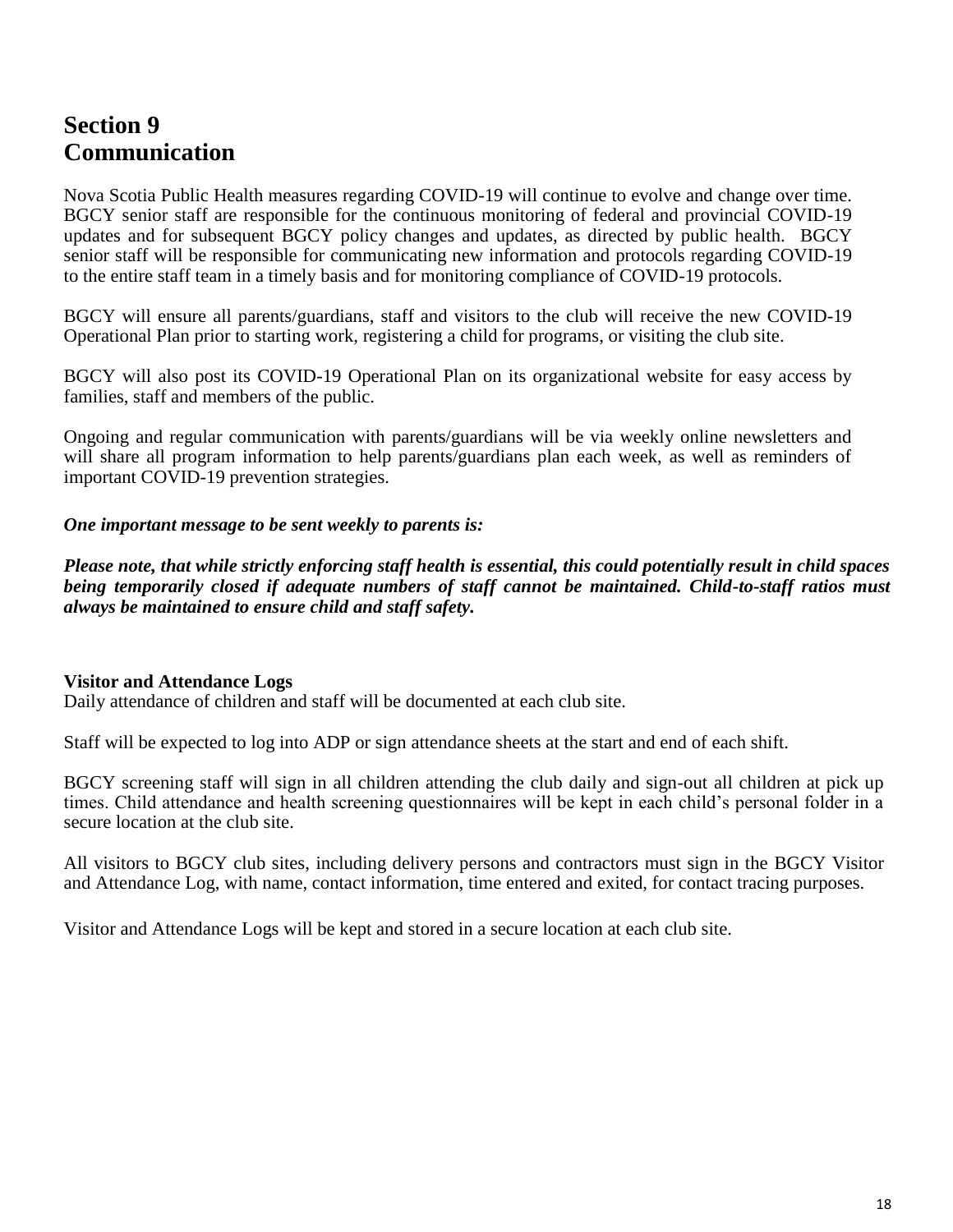

### **COVID-19 Daily Health Screening Questionnaire**

| Today's Date:                                                                                                                             | Club Site: |                |
|-------------------------------------------------------------------------------------------------------------------------------------------|------------|----------------|
| Individual's Name:                                                                                                                        |            |                |
| Child: $\square$<br>Staff: $\square$<br>Choose One:<br>Visitor: $\Box$ - Contact Info:<br>Parent: □                                       |            |                |
|                                                                                                                                           | <b>YES</b> | N <sub>O</sub> |
| Is your child unwell?<br>1.                                                                                                               |            |                |
| 2. Does your child have any of these symptoms?                                                                                            |            |                |
| Fever (chills, sweats) Fever is 38C or higher                                                                                             |            |                |
| New or worsening of a previous cough                                                                                                      |            |                |
| Sore throat                                                                                                                               |            |                |
| Headache                                                                                                                                  |            |                |
| Shortness of breath                                                                                                                       |            |                |
| Muscle aches                                                                                                                              |            |                |
| New or worsening sneezing                                                                                                                 |            |                |
| New or worsening nasal congestion or runny nose                                                                                           |            |                |
| Hoarse voice                                                                                                                              |            |                |
| Diarrhea                                                                                                                                  |            |                |
| Unusual fatigue                                                                                                                           |            |                |
| Loss of sense of smell or taste                                                                                                           |            |                |
| Red, purple or blueish lesions on the feet, toes or fingers without clear cause                                                           |            |                |
| 3. Has your child taken Tylenol, Advil or any medication within the last 4 hours for<br>the purpose of reducing a fever?                  |            |                |
| 4. In the last 14 days, has your child travelled outside of Nova Scotia or live with<br>someone who has travelled outside of Nova Scotia? |            |                |
| 5. In the last 14 days, has your child had close contact (within 2 meters/6 ft) of<br>someone confirmed to have COVID-19?                 |            |                |
| 6. Is your child, or anyone is the child's household waiting for a result from a COVID-<br>$19$ test?                                     |            |                |

**YES, to any of the above questions will result in the child/individual not being able to enter the club today.**

**Temperature Check:** \_\_\_\_\_\_\_\_\_\_\_\_\_\_\_\_ Time: \_\_\_\_\_\_\_\_\_\_\_\_\_\_\_\_

 $STAFF Name:$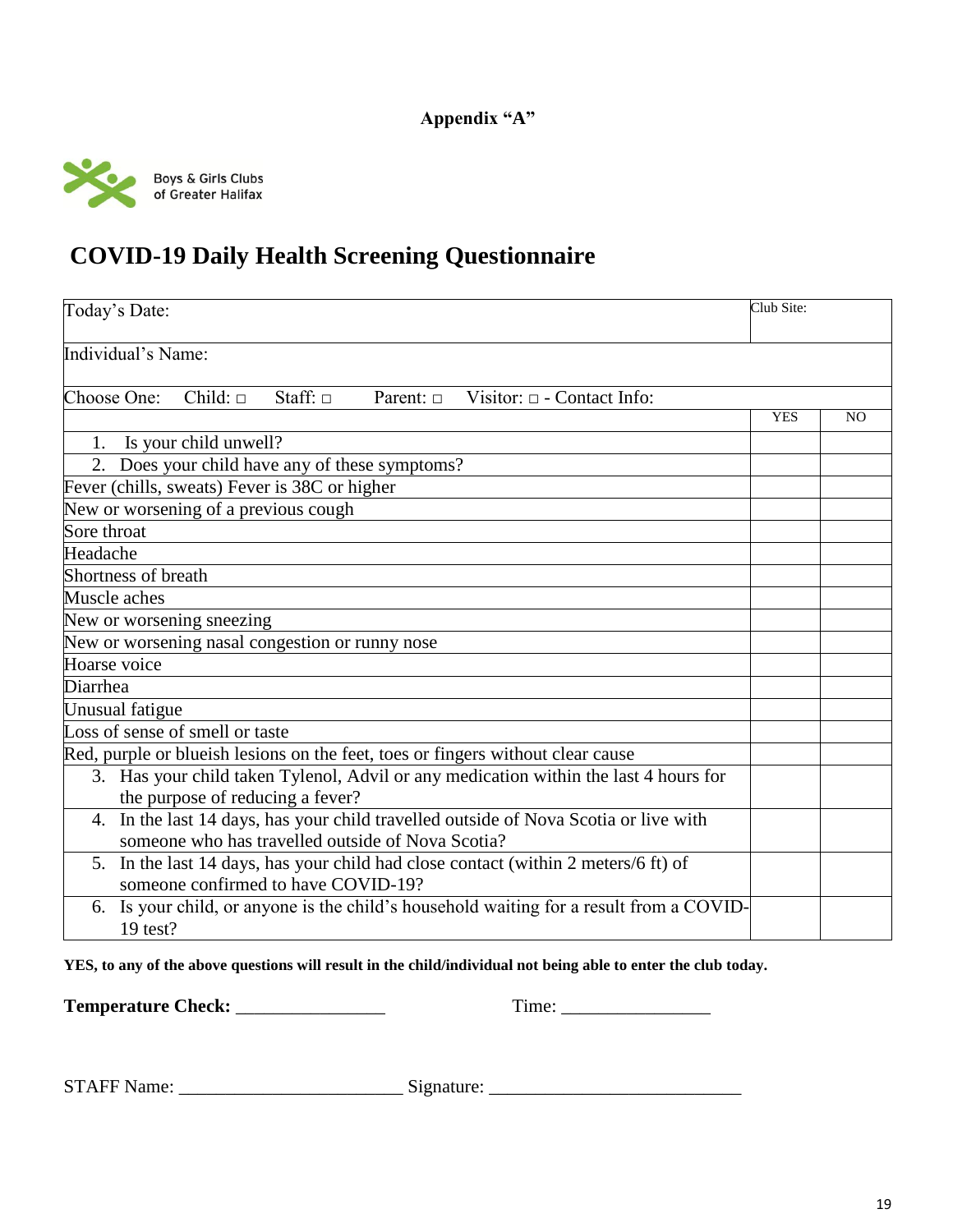### **Appendix "B"**



Boys & Girls Clubs<br>of Greater Halifax

### **Program Room Cleaning Schedule & Log**

| Program Room: ______ |                                                                                                                       |  |
|----------------------|-----------------------------------------------------------------------------------------------------------------------|--|
|                      |                                                                                                                       |  |
| <b>Staff Name:</b>   |                                                                                                                       |  |
| <b>Staff Name:</b>   | <u> 1980 - Jan Samuel Barbara, martin a shekara 1980 - An tsara 1980 - An tsara 1980 - An tsara 1980 - An tsara 1</u> |  |
| <b>Staff Name:</b>   |                                                                                                                       |  |

Please initial to confirm completion of cleaning duties:

| Item/Location                       | Monday |    |    | Tuesday |    | Wednesday |    | Thursday |    | Friday |  |
|-------------------------------------|--------|----|----|---------|----|-----------|----|----------|----|--------|--|
|                                     | AM     | PM | AM | PM      | AM | PM        | AM | PM       | AM | PM     |  |
| Door                                |        |    |    |         |    |           |    |          |    |        |  |
| handles/doors                       |        |    |    |         |    |           |    |          |    |        |  |
| Counters                            |        |    |    |         |    |           |    |          |    |        |  |
| Tables & chairs                     |        |    |    |         |    |           |    |          |    |        |  |
| Walls (high                         |        |    |    |         |    |           |    |          |    |        |  |
| touch areas)                        |        |    |    |         |    |           |    |          |    |        |  |
| Toilet                              |        |    |    |         |    |           |    |          |    |        |  |
| Paper towel<br>dispenser<br>Shelves |        |    |    |         |    |           |    |          |    |        |  |
|                                     |        |    |    |         |    |           |    |          |    |        |  |
| Garbage bins                        |        |    |    |         |    |           |    |          |    |        |  |
| Floor                               |        |    |    |         |    |           |    |          |    |        |  |
| Electronic<br>devices               |        |    |    |         |    |           |    |          |    |        |  |
| Toys/Equipment                      |        |    |    |         |    |           |    |          |    |        |  |
| Storage bins                        |        |    |    |         |    |           |    |          |    |        |  |
| Light switches                      |        |    |    |         |    |           |    |          |    |        |  |
| Windows                             |        |    |    |         |    |           |    |          |    |        |  |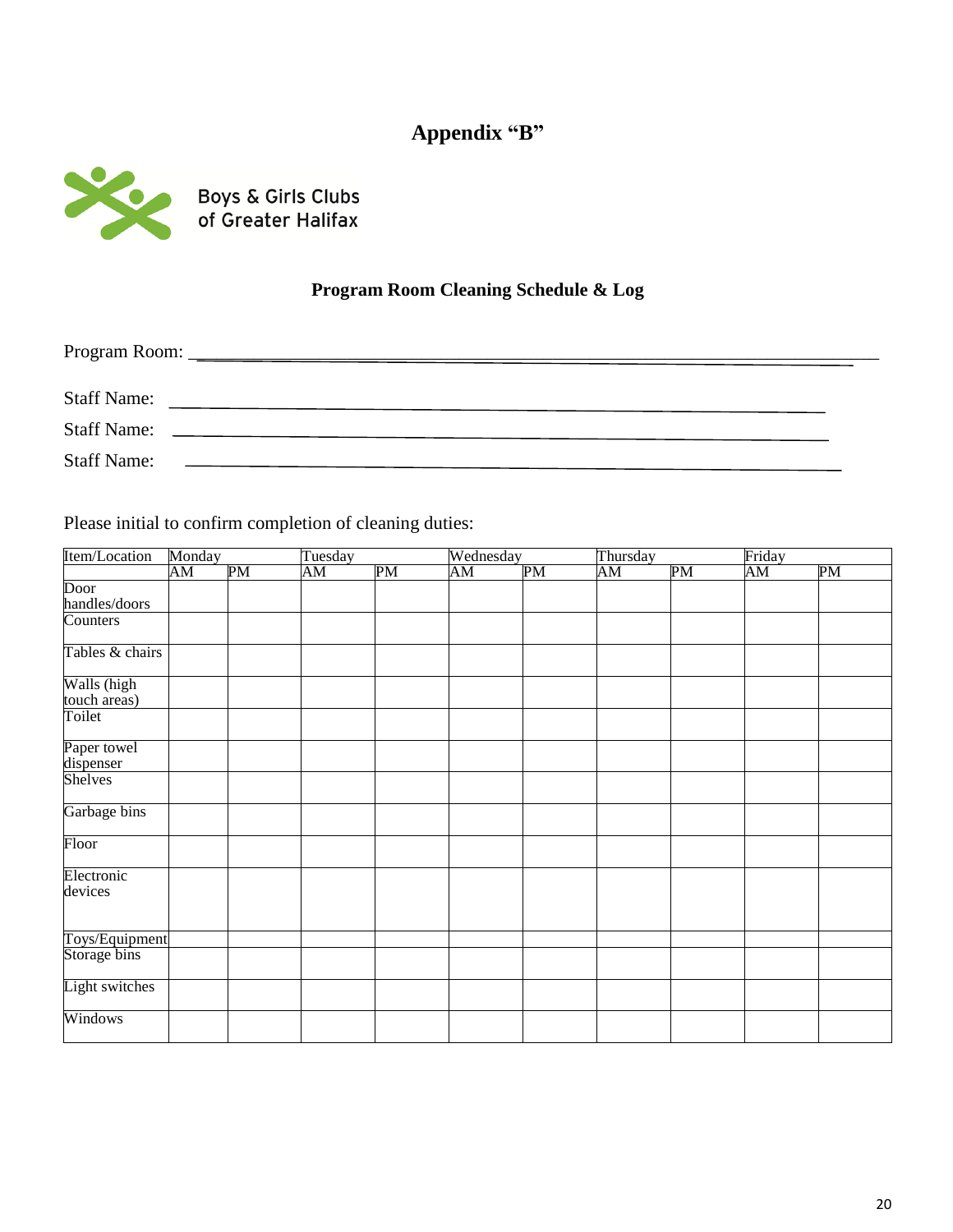### **Appendix "B"**



### **Club-Wide Cleaning Log**

| <b>Staff Name:</b> |  |
|--------------------|--|
| <b>Staff Name:</b> |  |
| <b>Staff Name:</b> |  |

Please initial to confirm completion of cleaning duties:

| Item/Location                       | Monday |    | Tuesday |    | Wednesday |    | Thursday |    | Friday |    |
|-------------------------------------|--------|----|---------|----|-----------|----|----------|----|--------|----|
|                                     | AM     | PM | AM      | PM | AM        | PM | AM       | PM | AM     | PM |
| <b>DAILY</b>                        |        |    |         |    |           |    |          |    |        |    |
| Door                                |        |    |         |    |           |    |          |    |        |    |
| handles/doors                       |        |    |         |    |           |    |          |    |        |    |
| Counters                            |        |    |         |    |           |    |          |    |        |    |
| Tables & chairs                     |        |    |         |    |           |    |          |    |        |    |
| Walls (high                         |        |    |         |    |           |    |          |    |        |    |
|                                     |        |    |         |    |           |    |          |    |        |    |
| touch areas)<br>Washrooms           |        |    |         |    |           |    |          |    |        |    |
| Paper towel<br>dispenser<br>Shelves |        |    |         |    |           |    |          |    |        |    |
|                                     |        |    |         |    |           |    |          |    |        |    |
|                                     |        |    |         |    |           |    |          |    |        |    |
| Garbage bins                        |        |    |         |    |           |    |          |    |        |    |
| Floor                               |        |    |         |    |           |    |          |    |        |    |
| Electronic                          |        |    |         |    |           |    |          |    |        |    |
| devices                             |        |    |         |    |           |    |          |    |        |    |
|                                     |        |    |         |    |           |    |          |    |        |    |
| Toys/Equipment                      |        |    |         |    |           |    |          |    |        |    |
| Storage bins                        |        |    |         |    |           |    |          |    |        |    |
| Light switches                      |        |    |         |    |           |    |          |    |        |    |
| Windows                             |        |    |         |    |           |    |          |    |        |    |
| Diswasher                           |        |    |         |    |           |    |          |    |        |    |
| dishes                              |        |    |         |    |           |    |          |    |        |    |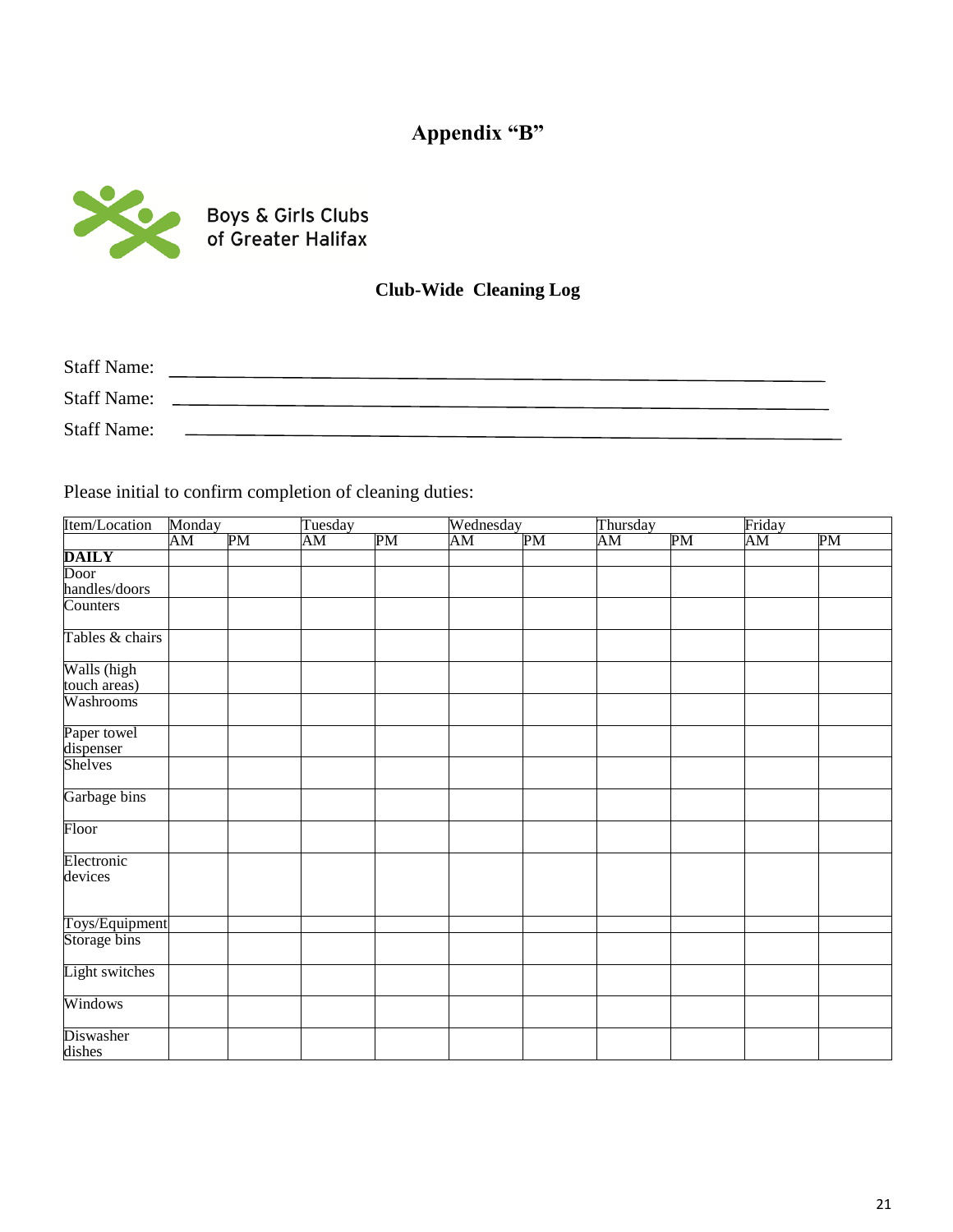### **Appendix "C"**

### **Web links to information on COVID 19:**

- [NS Government Response to COVID-19 and Cases](https://novascotia.ca/coronavirus/)
- [Public Health](https://novascotia.ca/dhw/publichealth/)
- [Restriction Updates](https://novascotia.ca/coronavirus/restriction-updates/)
- [Public Health Agency of Canada](http://www.phac-aspc.gc.ca/)